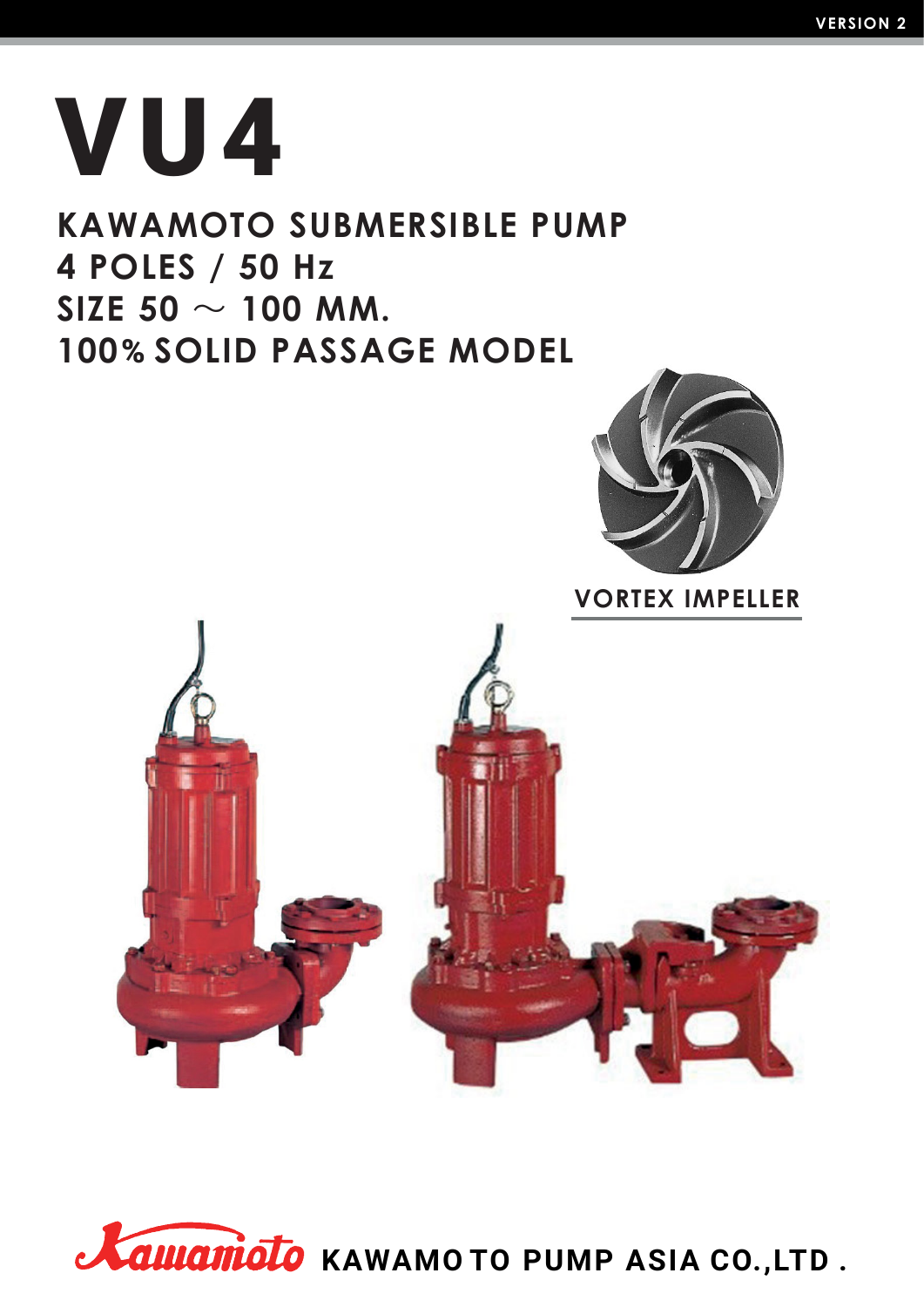## **APPLICATIONS AND FEATURES**

### **APPLICATIONS**

For discharge of sewage and wastewater.

### **FEATURES**

- Excellent ability for pass foreign object without entangling (can discharge spherical solids with a diameter which equals to the bore size).
- Our original casing structure (patented) provided excellent pumping performance.
- Equipped with a motor with built-in auto-cut (7.5kWor less) to prevent motor burnout.
- Motor with output of 11kWor above can detect abnormal temperature rise of the motor coil as an external signal.
- $\blacksquare$  Two types available: flange type and pedestal support type for easy maintenance and inspection.

Some models with output of 3.7kW or less are available with a float switch (automatic, auto alternate built-in).

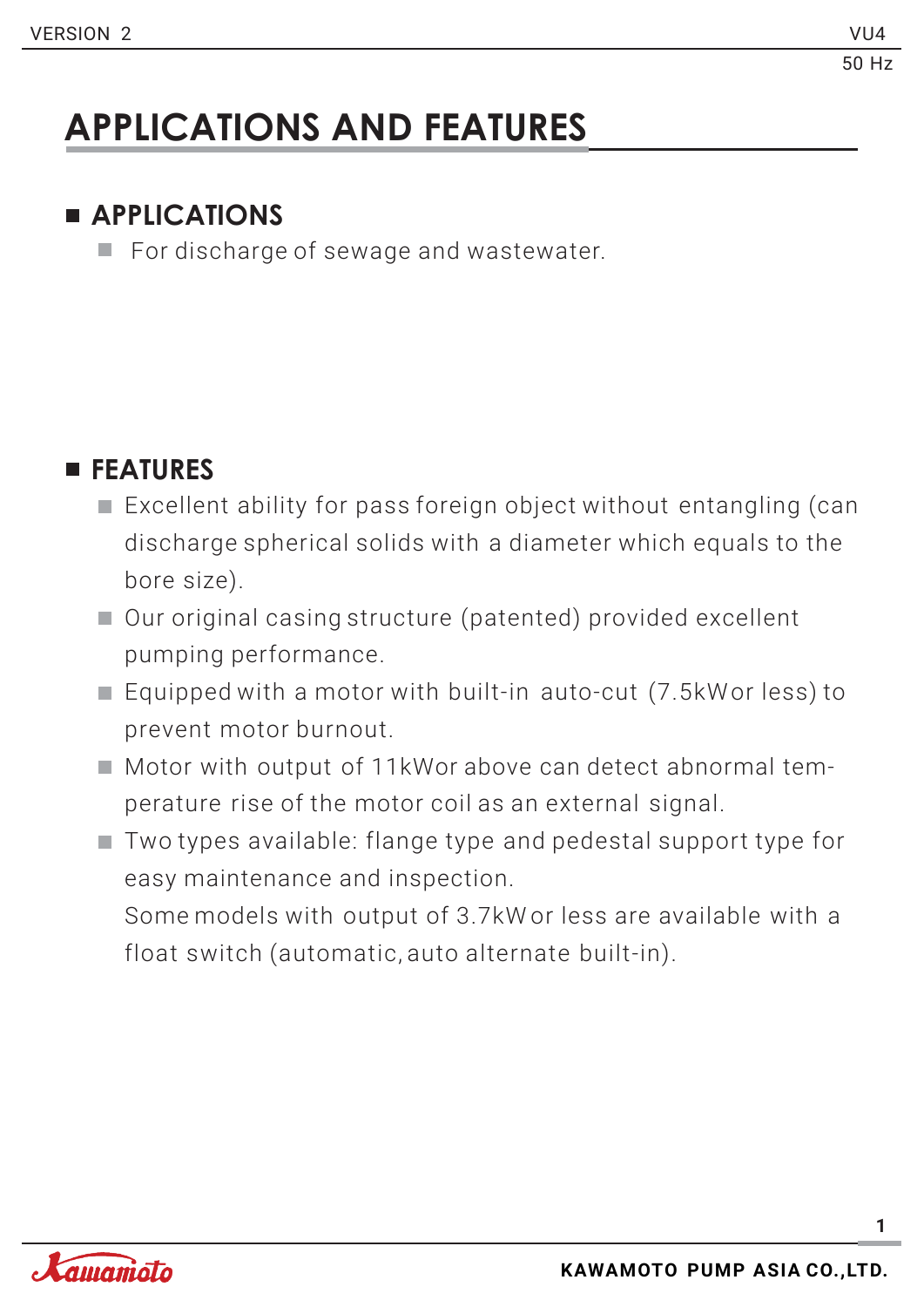### **STANDARD SPECIFICATIONS**

| <b>Description</b>       |                      | Model: VU4                                                            |  |  |  |  |  |  |  |
|--------------------------|----------------------|-----------------------------------------------------------------------|--|--|--|--|--|--|--|
| <b>Applicable Liquid</b> |                      | Waste water, Filthy water and Other miscellaneous dirty water         |  |  |  |  |  |  |  |
| Liquid Temperature       |                      | $0 \sim 40 °C$                                                        |  |  |  |  |  |  |  |
| рH                       |                      | $5 - 9$                                                               |  |  |  |  |  |  |  |
|                          | Casing               | Cast iron                                                             |  |  |  |  |  |  |  |
| <b>Material</b>          | <b>Impeller</b>      | Cast iron                                                             |  |  |  |  |  |  |  |
|                          | <b>Shaft</b>         | Stainless Steel (SUS420J2)                                            |  |  |  |  |  |  |  |
| <b>Motor</b>             | <b>Speed</b>         | 1500 rpm                                                              |  |  |  |  |  |  |  |
|                          | <b>Impeller</b>      | Vortex                                                                |  |  |  |  |  |  |  |
| <b>Construction</b>      | Shaft seal           | Double mechanical seal<br>Pump: SiC x SiC<br>Motor: Ceramics x Carbon |  |  |  |  |  |  |  |
|                          | <b>Motor Bearing</b> | Sealed ball bearing                                                   |  |  |  |  |  |  |  |
| Cable length             |                      | 10m                                                                   |  |  |  |  |  |  |  |
| Maximum submergence      |                      | $0.75$ kW: 5m<br>1.5~15kW: 8m                                         |  |  |  |  |  |  |  |

### **OPTIONAL SPECIFICATIONS**

| Cable length                | 10m. 20m. 30m. 40m                   |
|-----------------------------|--------------------------------------|
| For High temperature liquid | $0~60~{\rm ^{\circ}C}$               |
| Material change             | Impeller: Stainless cast steel (304) |

### **SOLID PASSAGE CABLE**

| <b>Pump Bore</b><br>(mm) | Solid diameter<br>(mm) | <b>Clothes</b><br>(mm) |
|--------------------------|------------------------|------------------------|
| 50                       | 50                     |                        |
| 65                       | 65                     | Less than              |
| 80                       | 80                     | $400$ mm               |
| 100                      |                        |                        |

| Output<br>(kW) | Phase | <b>Size</b><br>(mm <sup>2</sup> ) | Core           | <b>Outer diameter</b><br>(mm) | Length<br>(m) |
|----------------|-------|-----------------------------------|----------------|-------------------------------|---------------|
| 0.75           | 3     | 1.25                              | 4              | 11                            | 6             |
| 1.5            | 3     | 1.25                              | 4              | 11                            | 10            |
| 2.2            | 3     | 1.25                              | 4              | 11                            | 10            |
| 3.7            | 3     | $\mathcal{P}$                     | 4              | 11.7                          | 10            |
| 5.5            | 3     | 3.5                               | 4              | 13.8                          | 10            |
| 7.5            | 3     | 5.5                               | $\overline{4}$ | 16.5                          | 10            |
| 11             | 3     | $3.5 \times 2$                    | $4 + 3$        | 13.8                          | $10 \times 2$ |
| 15             | 3     | $5.5 \times 2$                    | $4 + 3$        | 16.5                          | $10 \times 2$ |

Cable Material : 600V insulating (VCT)

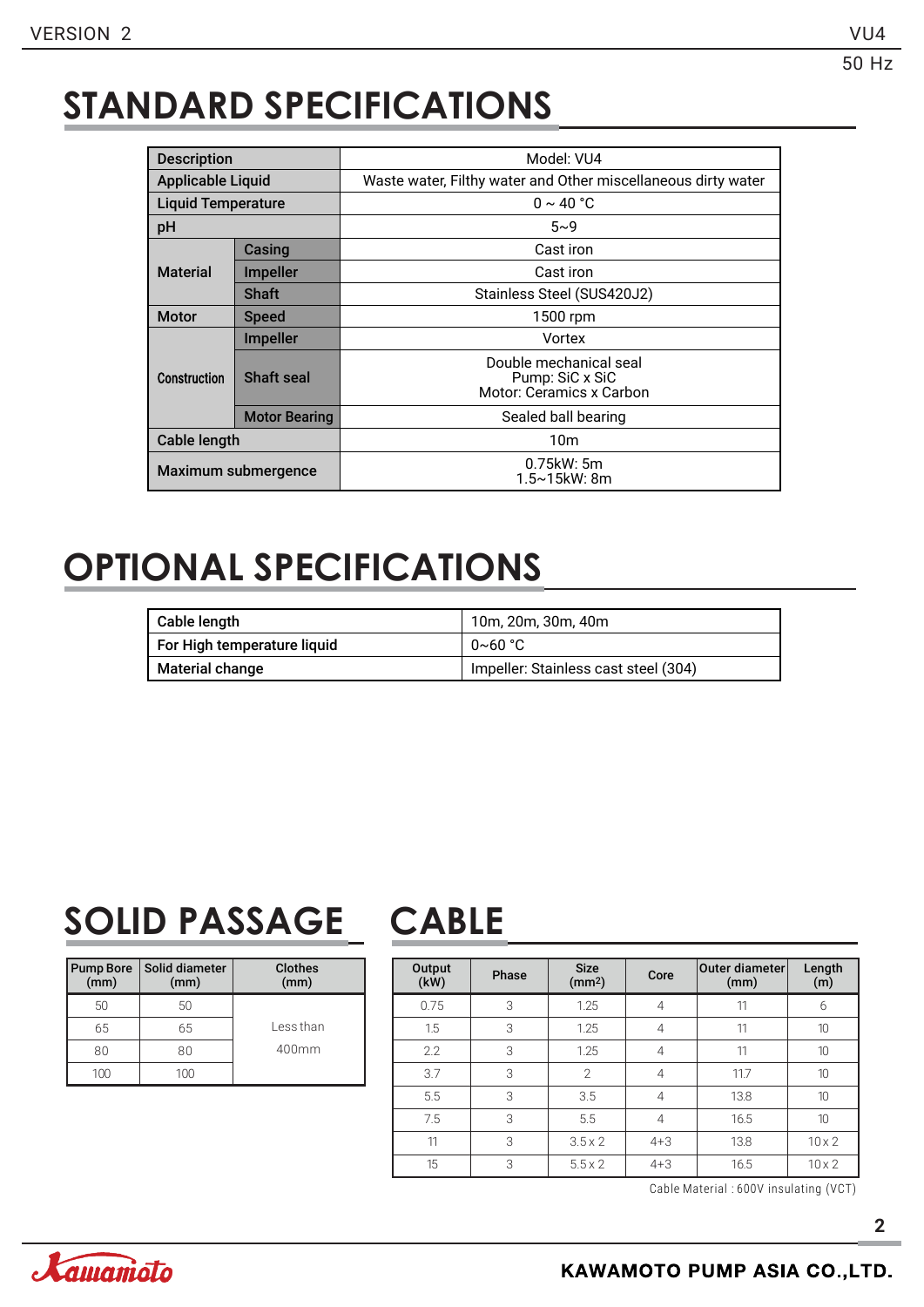### **PERFORMANCE CHART**





**3**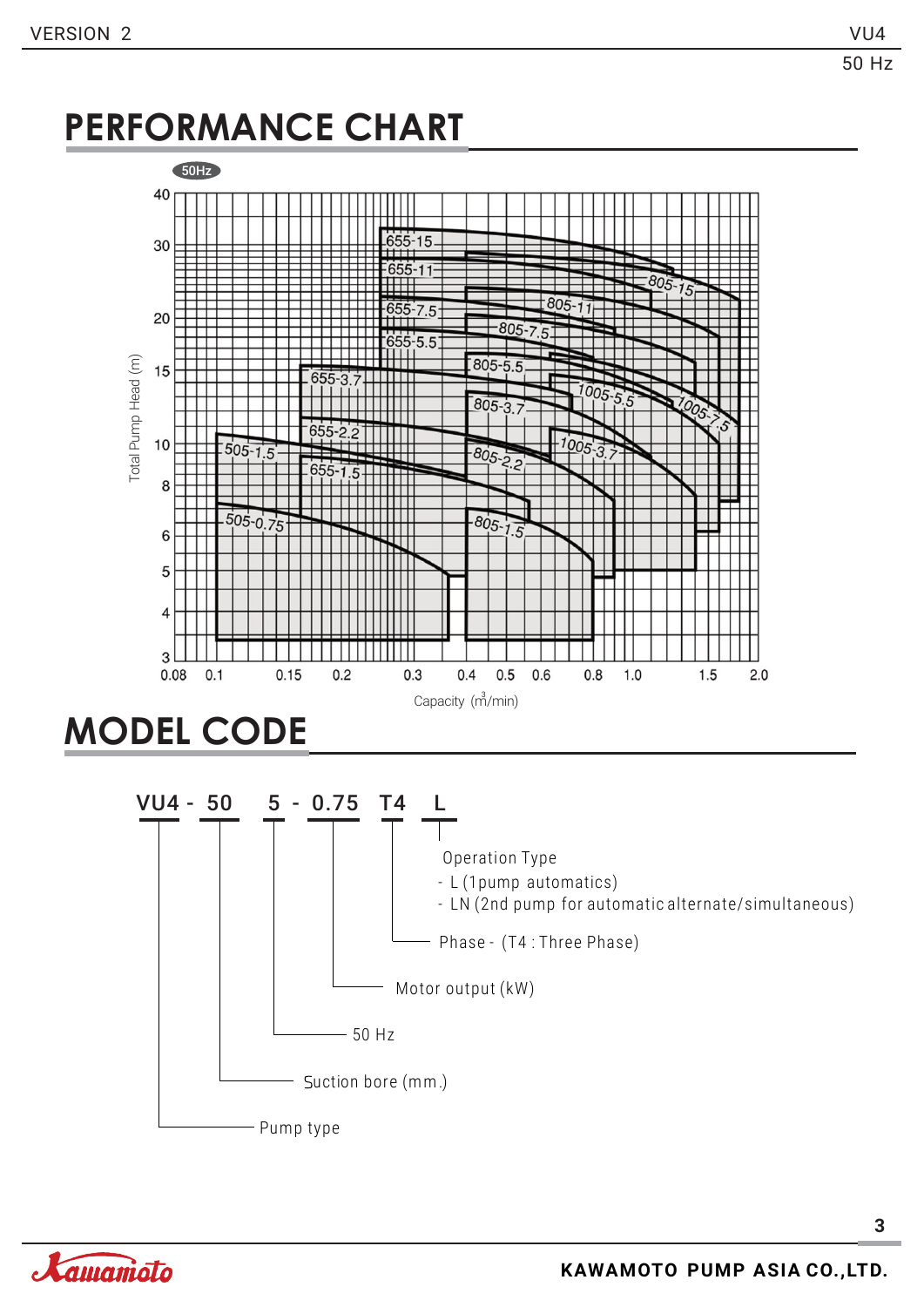### **PUMP DATA - VU4**

|                 | <b>Bore</b> |      | Motor        |                      | Performance                              |                          |                                          |                          |  |  |  |  |  |
|-----------------|-------------|------|--------------|----------------------|------------------------------------------|--------------------------|------------------------------------------|--------------------------|--|--|--|--|--|
| No.             | (mm)        | kW   | <b>Phase</b> | Model                | <b>Capacity</b><br>(m <sup>3</sup> /min) | <b>Total Head</b><br>(m) | <b>Capacity</b><br>(m <sup>3</sup> /min) | <b>Total Head</b><br>(m) |  |  |  |  |  |
| $\mathbf{1}$    | 50          | 0.75 | 3            | VU4-505-0.75T4       | 0.1                                      | 7.2                      | 0.36                                     | 4.8                      |  |  |  |  |  |
| $\overline{2}$  |             | 1.5  | 3            | VU4-505-1.5T4        | 0.1                                      | 10.5                     | 0.4                                      | 8.2                      |  |  |  |  |  |
| 3               |             | 1.5  | 3            | VU4-655-1.5T4        | 0.16                                     | 9.2                      | 0.56                                     | 7.2                      |  |  |  |  |  |
| $\overline{4}$  |             | 2.2  | 3            | VU4-655-2.2T4        | 0.16                                     | 11.5                     | 0.63                                     | 9.2                      |  |  |  |  |  |
| 5               |             | 3.7  | 3            | VU4-655-3.7T4        | 0.16                                     | 15.2                     | 0.71                                     | 13                       |  |  |  |  |  |
| 6               | 65          | 5.5  | 3            | VU4-655-5.5T4        | 0.25                                     | 18.8                     | 0.8                                      | 16                       |  |  |  |  |  |
| $\overline{7}$  |             | 7.5  | 3            | VU4-655-7.5T4        | 0.25                                     | 22.5                     | 0.9                                      | 18.8                     |  |  |  |  |  |
| $\,8\,$         |             | 11   | 3            | VU4-655-11T4         | 0.25                                     | 28                       | 1.1                                      | 23                       |  |  |  |  |  |
| 9               |             | 15   | 3            | VU4-655-15T4         | 0.25                                     | 32.5                     | 1.25                                     | 26                       |  |  |  |  |  |
| 10 <sup>°</sup> |             | 1.5  | 3            | VU4-805-1.5T4        | 0.4                                      | $\overline{7}$           | 0.8                                      | 5.2                      |  |  |  |  |  |
| 11              |             | 2.2  | 3            | VU4-805-2.2T4        | 0.4                                      | 10.2                     | 0.9                                      | 7.2                      |  |  |  |  |  |
| 12              |             | 3.7  | 3            | VU4-805-3.7T4        | 0.4                                      | 13.2                     | 1.1                                      | 9.2                      |  |  |  |  |  |
| 13              | 80          | 5.5  | 3            | VU4-805-5.5T4        | 0.4                                      | 16.5                     | 1.25                                     | 12.5                     |  |  |  |  |  |
| 14              |             | 7.5  | 3            | VU4-805-7.5T4        | 0.4                                      | 20.2                     | 1.4                                      | 15.5                     |  |  |  |  |  |
| 15              |             | 11   | 3            | VU4-805-11T4         | 0.4                                      | 23.5                     | 1.6                                      | 18                       |  |  |  |  |  |
| 16              |             | 15   | 3            | VU4-805-15T4         | 0.4                                      | 28.5                     | 1.8                                      | 22                       |  |  |  |  |  |
| 17              |             | 3.7  | 3            | VU4-1005-3.7T4       | 0.63                                     | 10.8                     | 1.4                                      | 7.5                      |  |  |  |  |  |
| 18              | 100         | 5.5  | 3            | VU4-1005-5.5T4       | 0.63                                     | 14.5                     | 1.6                                      | 9.8                      |  |  |  |  |  |
| 19              |             | 7.5  | 3            | VU4-1005-7.5T4       | 0.63                                     | 16.2                     | $1.8\,$                                  | 11                       |  |  |  |  |  |
| $\mathbf{1}$    |             | 0.75 | 3            | VU4-505-0.75T4(L/LN) | 0.1                                      | 7.2                      | 0.36                                     | 4.8                      |  |  |  |  |  |
| $\overline{2}$  | 50          | 1.5  | 3            | VU4-505-1.5T4(L/LN)  | 0.1                                      | 10.5                     | 0.4                                      | 8.2                      |  |  |  |  |  |
| 3               |             | 1.5  | 3            | VU4-655-1.5T4(L/LN)  | 0.16                                     | 9.2                      | 0.56                                     | 7.2                      |  |  |  |  |  |
| 4               | 65          | 2.2  | 3            | VU4-655-2.2T4(L/LN)  | 0.16                                     | 11.5                     | 0.63                                     | 9.2                      |  |  |  |  |  |
| 5               |             | 3.7  | 3            | VU4-655-3.7T4(L/LN)  | 0.16                                     | 15.2                     | 0.71                                     | 13                       |  |  |  |  |  |
| 10 <sup>°</sup> |             | 1.5  | 3            | VU4-805-1.5T4(L/LN)  | 0.4                                      | 7                        | 0.8                                      | 5.2                      |  |  |  |  |  |
| 11              | 80          | 2.2  | 3            | VU4-805-2.2T4(L/LN)  | 0.4                                      | 10.2                     | 0.9                                      | 7.2                      |  |  |  |  |  |
| 12              |             | 3.7  | 3            | VU4-805-3.7T4(L/LN)  | 0.4                                      | 13.2                     | 1.1                                      | 9.2                      |  |  |  |  |  |
| 17              | 100         | 3.7  | 3            | VU4-1005-3.7T4(L/LN) | 0.63                                     | 10.8                     | 1.4                                      | 7.5                      |  |  |  |  |  |

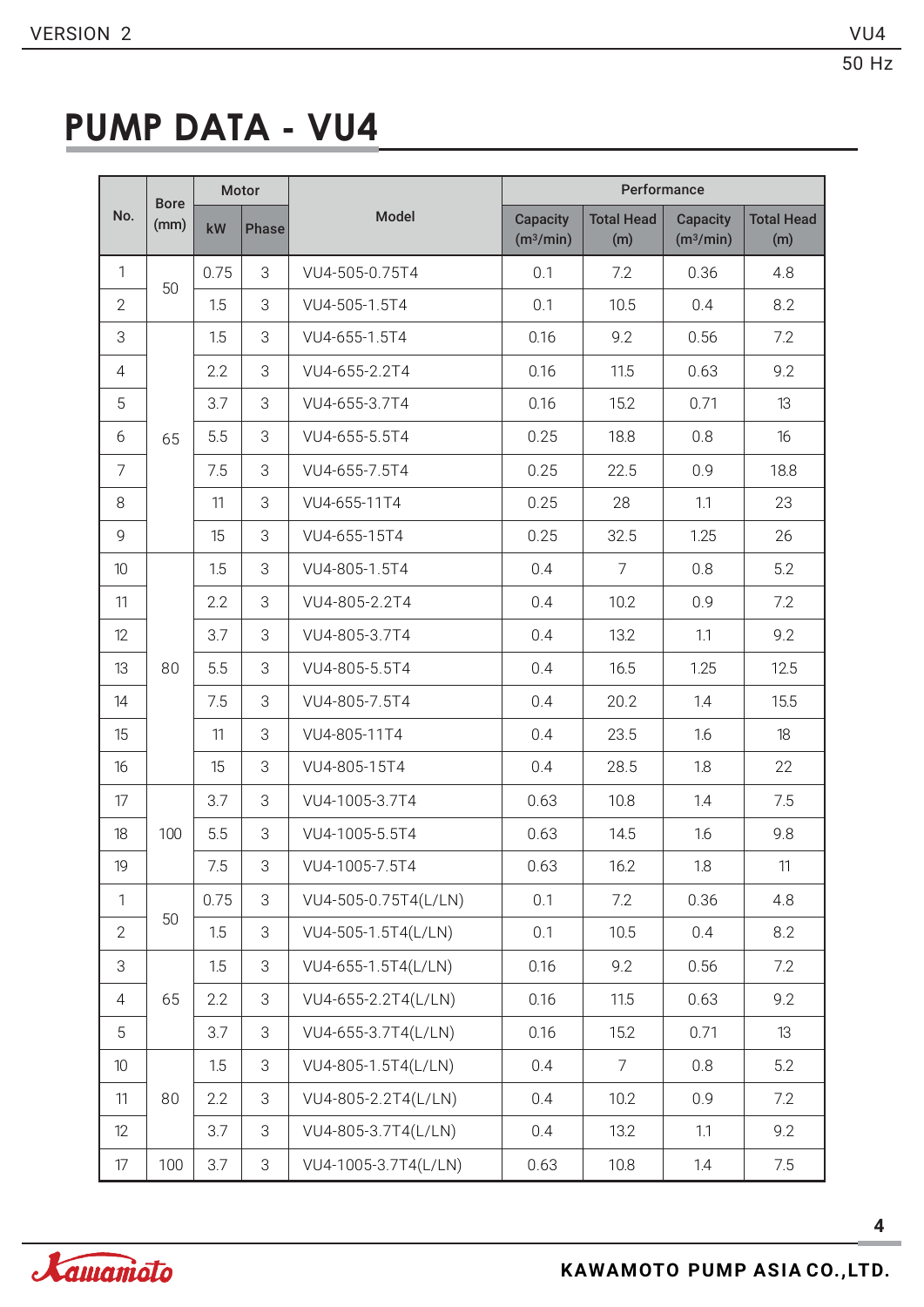### **SECTION VIEW - FLANGE TYPE**







| No.            | Part name       | <b>Material</b>          | <b>Note</b> | No. | Part name       | <b>Material</b>          | <b>Note</b>       |
|----------------|-----------------|--------------------------|-------------|-----|-----------------|--------------------------|-------------------|
|                | Motor           |                          |             | 14  | Screw           | <b>SUS304</b>            |                   |
| $\overline{2}$ | Casing          | Cast iron                |             | 15  | <b>Bolt</b>     | <b>SUS304</b>            |                   |
| 3              | Casing cover    | Cast iron                |             | 16  | Nut             | <b>SUS304</b>            |                   |
| $\overline{4}$ | Impeller        | Cast iron                |             | 17  | Plane washer    | <b>SUS304</b>            |                   |
| 5              | Bend            | Cast iron                |             | 18  | Spring washer   | <b>SUS304</b>            |                   |
| 6              | Flange          | Cast iron                |             | 19  | Clamp           | Resin                    |                   |
| 7              | Plug            | SCS <sub>13</sub>        |             | 20  | Rode            | Resin                    |                   |
| 8              | Mechanical seal | $\overline{\phantom{0}}$ |             | 21  | Motor cover     | Cast iron                |                   |
| 9              | 0-Ring          | Rubber                   |             | 22  | Magnetic switch | $\overline{\phantom{0}}$ |                   |
| 10             | Packing         | Rubber                   |             | 23  | Float switch    | $\overline{\phantom{a}}$ |                   |
| 11             | Flange packing  | Rubber                   |             | 24  | Cable           | VCT                      |                   |
| 12             | Flange packing  | Paper                    |             | 25  | Turbine oil     | <b>VG32</b>              |                   |
| 13             | <b>Screw</b>    | SWRM10                   |             |     |                 |                          | * Shaft: SUS420J2 |

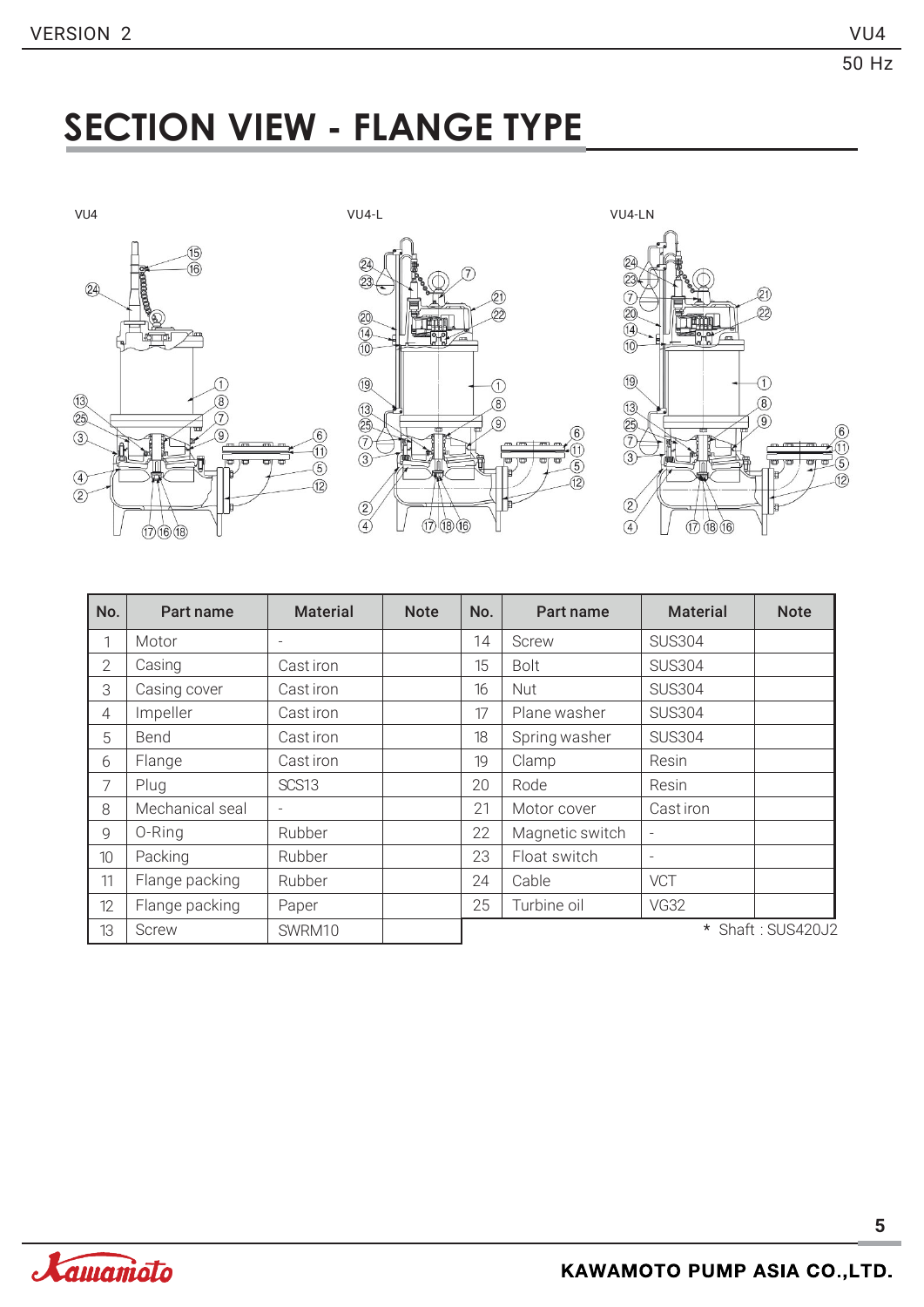### **SECTION VIEW - WITH Q.D.C TYPE**



| VU4                                                                                                                       | No.             | Part name                         | <b>Material</b>          | <b>Note</b> |
|---------------------------------------------------------------------------------------------------------------------------|-----------------|-----------------------------------|--------------------------|-------------|
|                                                                                                                           | 1               | Motor                             | $\overline{a}$           |             |
|                                                                                                                           | $\overline{2}$  | Casing                            | Cast iron                |             |
| ŚΟ                                                                                                                        | 3               | Casing cover                      | Cast iron                |             |
|                                                                                                                           | $\overline{4}$  | Impeller                          | Cast iron                |             |
| <b>Canadoo</b>                                                                                                            | 5               | Pipe                              | SUS304-TP                |             |
|                                                                                                                           | 6               | Connecting pipe                   | <b>FCD</b>               |             |
| ाठा                                                                                                                       | $\overline{7}$  | Connecting bend<br>with baseplate | Cast iron                |             |
|                                                                                                                           | 8               | Flange                            | Cast iron                |             |
| (18)                                                                                                                      | 9               | Plug                              | SCS13                    |             |
| 19)<br>5)<br>(14)<br>(22)<br>10)                                                                                          | 10 <sup>1</sup> | Mechanical seal                   | $\overline{\phantom{a}}$ |             |
|                                                                                                                           | 11              | 0-Ring                            | Rubber                   |             |
| $\begin{matrix} 9 \\ 1 \end{matrix}$<br>$\left[ 8 \right]$<br>$\begin{pmatrix} 5 \\ 19 \end{pmatrix}$<br>प्ता<br>mlm<br>m | 12              | Flange packing                    | Rubber                   |             |
| Preedh.<br>Land<br>Property<br>12)<br>$\circled{3}$<br>覃<br>₩<br>丏<br>冲                                                   | 13              | Flange packing                    | Paper                    |             |
| 7,                                                                                                                        | 14              | <b>Screw</b>                      | SWRM10                   |             |
| Z                                                                                                                         | 15              | Nut                               | <b>SUS304</b>            |             |
| A)                                                                                                                        | 16              | Plane washer                      | <b>SUS304</b>            |             |
| $\left(\widehat{6}\right)$<br>13)<br>(16)<br>(15)<br>(17)                                                                 | 17              | Spring washer                     | <b>SUS304</b>            |             |
|                                                                                                                           | 18              | Supporter                         | SUS304-TP                |             |
|                                                                                                                           | 19              | Cushion                           | Rubber                   |             |
|                                                                                                                           | 20              | Chain                             | Steel                    |             |
|                                                                                                                           | 21              | Shackle                           | Steel                    |             |
|                                                                                                                           | 22              | Turbine oil                       | <b>VG32</b>              |             |

\* Shaft : SUS420J2

### **FLANGE DIMENSION**



|                  |         | Unit:mm |     |    |                |              |             |
|------------------|---------|---------|-----|----|----------------|--------------|-------------|
| <b>Bore</b><br>a | d       | C       | D   | t  |                | $\mathsf{n}$ | h<br>(Bolt) |
| 50               | Rc2     | 120     | 155 | 18 | 2              | 4            | 15(M12)     |
| 65               | Rc2 1/2 | 140     | 175 | 18 | 2              | 4            | 15(M12)     |
| 80               | Rc3     | 150     | 185 | 18 | 2              | 8            | 15(M12)     |
| 100              | Rc4     | 175     | 210 | 20 | $\overline{2}$ | 8            | 15(M12)     |

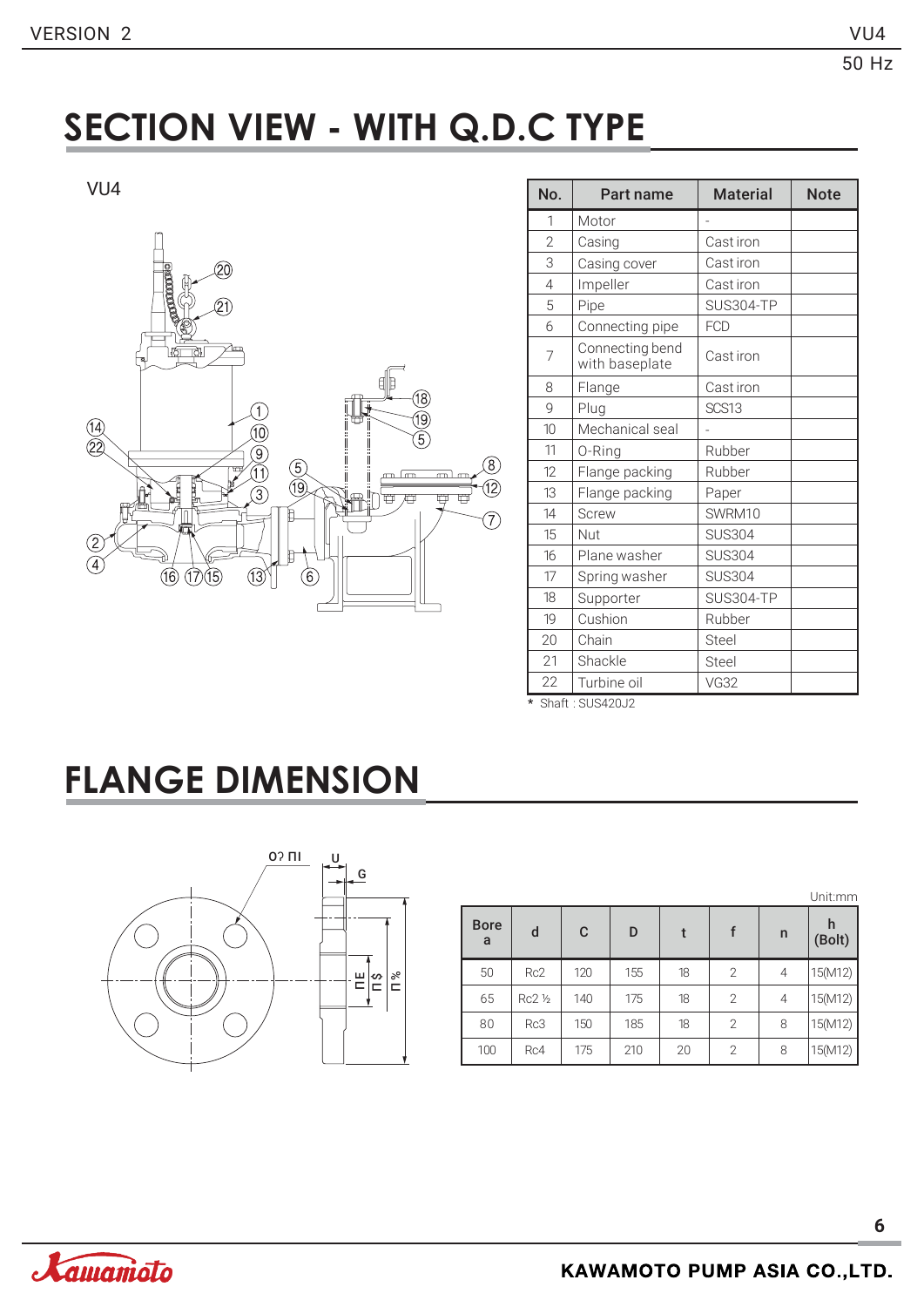### **PUMP DIMENSION - VU4 WITH FLANGE TYPE**

VU4 VU4-L VU4-LN







\* 6m when it's less than 0.75kW

| <b>Discharge</b>    | <b>Model</b>         | Motor | <b>Pump Combination</b> |     |    |           |     |      |                |     | <b>Water Level</b> |                |                          |                          |                | Other     |              | Weight |
|---------------------|----------------------|-------|-------------------------|-----|----|-----------|-----|------|----------------|-----|--------------------|----------------|--------------------------|--------------------------|----------------|-----------|--------------|--------|
| <b>Bore</b><br>(mm) |                      | (kW)  | PH                      | DH  | DT | <b>BW</b> | W   | W1   | W <sub>2</sub> | DC  | U1                 | U <sub>2</sub> | U <sub>3</sub>           | II4                      | U <sub>5</sub> | <b>RW</b> | $\mathsf{R}$ | (kg)   |
| 50                  | VU4-505-0.75T4       | 0.75  | 563                     | 198 | 27 | 221       | 387 | 104  | 232            | 195 | 189                | 389            |                          | $\overline{\phantom{a}}$ |                | L.        | 25           | 42     |
|                     | VU4-505-1.5T4        | 1.5   | 563                     | 198 | 27 | 261       | 425 | 122  | 262            | 215 | 189                | 389            | $\overline{\phantom{a}}$ |                          |                | ÷.        | 25           | 48     |
|                     | VU4-655-1.5T4        | 1.5   | 598                     | 231 | 31 | 276       | 461 | 123  | 262            | 245 | 210                | 426            | ×,                       | $\overline{\phantom{a}}$ |                | ÷         | 25           | 56     |
|                     | VU4-655-2.2T4        | 2.2   | 664                     | 231 | 31 | 276       | 461 | 123  | 262            | 245 | 210                | 481            | ×,                       |                          |                | ÷.        | 30           | 73     |
|                     | VU4-655-3.7T4        | 3.7   | 671                     | 231 | 31 | 277       | 500 | 147  | 296            | 265 | 210                | 481            |                          |                          |                | ÷         | 30           | 82     |
| 65                  | VU4-655-5.5T4        | 5.5   | 677                     | 231 | 31 | 321       | 548 | 165  | 332            | 295 | 210                | 508            | ÷.                       |                          |                | ÷         | 30           | 111    |
|                     | VU4-655-7.5T4        | 7.5   | 677                     | 231 | 31 | 321       | 548 | 165  | 332            | 295 | 210                | 508            | $\overline{\phantom{a}}$ |                          |                | ×.        | 30           | 117    |
|                     | VU4-655-11T4         | 11    | 755                     | 256 | 31 | 416       | 634 | 189  | 386            | 340 | 230                | 565            | ×,                       |                          |                |           | 30           | 163    |
|                     | VU4-655-15T4         | 15    | 815                     | 256 | 31 | 416       | 634 | 189  | 386            | 340 | 230                | 610            |                          |                          |                | ×.        | 30           | 212    |
|                     | VU4-805-1.5T4        | 1.5   | 627                     | 262 | 33 | 246       | 464 | 109  | 232            | 250 | 240                | 460            |                          |                          |                | ÷.        | 25           | 55     |
|                     | VU4-805-2.2T4        | 2.2   | 693                     | 262 | 33 | 286       | 507 | 132  | 267            | 270 | 240                | 510            | $\overline{\phantom{a}}$ | $\overline{\phantom{a}}$ |                | ÷         | 30           | 74     |
|                     | VU4-805-3.7T4        | 3.7   | 693                     | 262 | 33 | 286       | 507 | 132  | 267            | 270 | 240                | 510            | ÷.                       |                          |                | J.        | 30           | 79     |
| 80                  | VU4-805-5.5T4        | 5.5   | 706                     | 262 | 33 | 341       | 563 | 148  | 304            | 310 | 240                | 537            | ÷.                       |                          |                | ÷         | 30           | 110    |
|                     | VU4-805-7.5T4        | 7.5   | 706                     | 262 | 33 | 381       | 601 | 166  | 336            | 330 | 240                | 537            | ×.                       |                          |                | J.        | 30           | 120    |
|                     | VU4-805-11T4         | 11    | 770                     | 263 | 33 | 416       | 630 | 185  | 384            | 340 | 245                | 580            |                          |                          |                | ×,        | 30           | 167    |
|                     | VU4-805-15T4         | 15    | 830                     | 263 | 33 | 416       | 630 | 185  | 384            | 340 | 245                | 625            |                          |                          | ä,             |           | 30           | 216    |
|                     | VU4-1005-3.7T4       | 3.7   | 732                     | 299 | 39 | 316       | 526 | 131  | 266            | 290 | 276                | 547            |                          |                          |                | ÷         | 30           | 81     |
| 100                 | VU4-1005-5.5T4       | 5.5   | 745                     | 301 | 39 | 304       | 570 | 155  | 311            | 310 | 280                | 576            |                          |                          | ä,             | J.        | 30           | 114    |
|                     | VU4-1005-7.5T4       | 7.5   | 745                     | 301 | 39 | 304       | 570 | 155  | 311            | 310 | 280                | 576            | ×,                       | $\overline{\phantom{a}}$ |                | ÷         | 30           | 120    |
| 50                  | VU4-505-0.75T4(L/LN) | 0.75  | 613                     | 198 | 27 | 221       | 387 | 1054 | 232            | 195 | 232                | 632            | 292                      | 572                      | 692            | 245       | 25           | 44     |
|                     | VU4-505-1.5T4(L/LN)  | 1.5   | 613                     | 198 | 27 | 261       | 425 | 122  | 262            | 215 | 232                | 632            | 292                      | 572                      | 692            | 245       | 25           | 50     |
|                     | VU4-655-1.5T4(L/LN)  | 1.5   | 648                     | 231 | 31 | 276       | 461 | 123  | 262            | 245 | 269                | 669            | 329                      | 609                      | 729            | 245       | 25           | 58     |
| 65                  | VU4-655-2.2T4(L/LN)  | 2.2   | 719                     | 231 | 31 | 276       | 461 | 123  | 262            | 245 | 253                | 803            | 323                      | 733                      | 873            | 245       | 30           | 75     |
|                     | VU4-655-3.7T4(L/LN)  | 3.7   | 726                     | 231 | 31 | 277       | 500 | 147  | 296            | 265 | 253                | 803            | 323                      | 733                      | 873            | 245       | 30           | 84     |
|                     | VU4-805-1.5T4(L/LN)  | 1.5   | 677                     | 262 | 33 | 246       | 464 | 109  | 232            | 250 | 298                | 698            | 358                      | 638                      | 758            | 245       | 25           | 57     |
| 80                  | VU4-805-2.2T4(L/LN)  | 2.2   | 748                     | 262 | 33 | 286       | 507 | 132  | 267            | 270 | 282                | 832            | 352                      | 762                      | 902            | 245       | 30           | 76     |
|                     | VU4-805-3.7T4(L/LN)  | 3.7   | 748                     | 262 | 33 | 286       | 507 | 132  | 267            | 270 | 282                | 832            | 352                      | 762                      | 902            | 245       | 30           | 81     |
| 100                 | VU4-1005-3.7T4(L/LN) | 3.7   | 787                     | 299 | 39 | 316       | 526 | 131  | 266            | 290 | 319                | 869            | 389                      | 799                      | 939            | 245       | 30           | 83     |

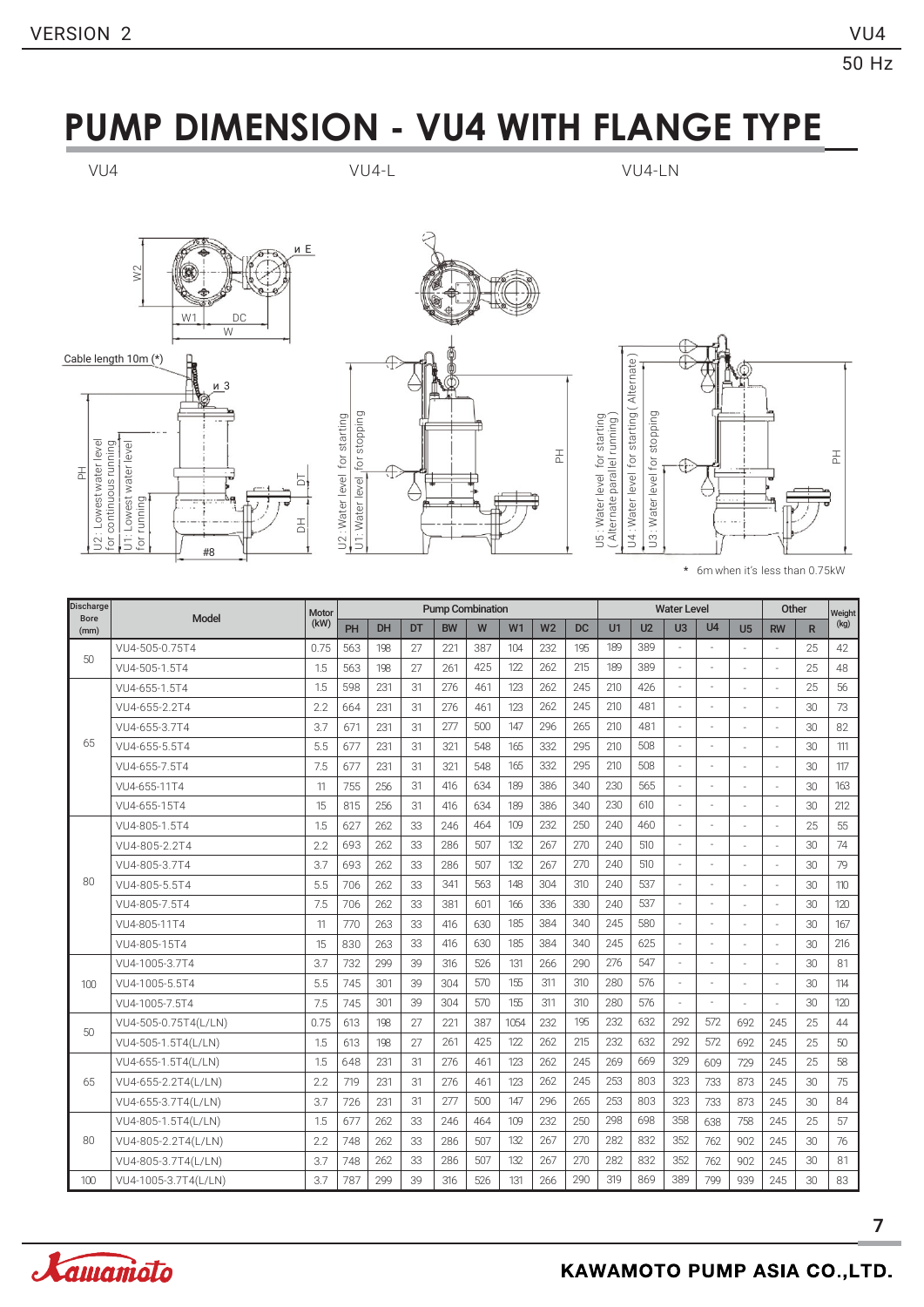Hz

### **PUMP DIMENSION - VU4 WITH Q.D.C TYPE**



운! 로!







R



\* 6m when it's less than 0.75kW

| Discharge           | <b>Model</b>         | Motor | <b>Pump Combination</b> |           |           |     |     |     |                |           | <b>Water Level</b> |                |                |                |                | Other     |              | Weight |
|---------------------|----------------------|-------|-------------------------|-----------|-----------|-----|-----|-----|----------------|-----------|--------------------|----------------|----------------|----------------|----------------|-----------|--------------|--------|
| <b>Bore</b><br>(mm) |                      | (kW)  | PH                      | <b>SH</b> | <b>DC</b> | TL. | W   | W1  | W <sub>2</sub> | <b>GC</b> | U1                 | U <sub>2</sub> | U <sub>3</sub> | U <sub>4</sub> | U <sub>5</sub> | <b>RW</b> | $\mathsf{R}$ | (kg)   |
|                     | VU4-505-0.75T4       | 0.75  | 590                     | 27        | 395       | 587 | 405 | 104 | 232            | 265       | 216                | 416            |                | ÷              |                | ÷.        | 25           | 42     |
| 50                  | VU4-505-1.5T4        | 1.5   | 590                     | 27        | 415       | 625 | 443 | 122 | 262            | 285       | 216                | 416            |                |                |                |           | 25           | 48     |
|                     | VU4-655-1.5T4        | 1.5   | 627                     | 29        | 465       | 680 | 488 | 123 | 262            | 345       | 239                | 455            | J.             | ٠              |                | ä,        | 25           | 56     |
|                     | VU4-655-2.2T4        | 2.2   | 693                     | 29        | 465       | 680 | 488 | 123 | 262            | 345       | 239                | 510            |                |                |                |           | 30           | 73     |
|                     | VU4-655-3.7T4        | 3.7   | 700                     | 29        | 485       | 724 | 533 | 147 | 296            | 345       | 239                | 510            | J.             | ÷.             |                | ä,        | 30           | 82     |
| 65                  | VU4-655-5.5T4        | 5.5   | 706                     | 29        | 515       | 772 | 581 | 165 | 332            | 375       | 239                | 537            |                | ×.             |                |           | 30           | 111    |
|                     | VU4-655-7.5T4        | 7.5   | 706                     | 29        | 515       | 772 | 581 | 165 | 332            | 375       | 239                | 537            | ÷.             | ÷.             |                | ä,        | 30           | 117    |
|                     | VU4-655-11T4         | 11    | 794                     | 39        | 555       | 849 | 625 | 189 | 386            | 395       | 270                | 595            |                |                |                |           | 30           | 163    |
|                     | VU4-655-15T4         | 15    | 854                     | 39        | 555       | 849 | 625 | 189 | 386            | 395       | 270                | 640            | ÷.             | ×.             |                | ä,        | 30           | 212    |
|                     | VU4-805-1.5T4        | 1.5   | 660                     | 33        | 465       | 697 | 496 | 109 | 232            | 305       | 273                | 493            |                |                |                |           | 25           | 55     |
|                     | VU4-805-2.2T4        | 2.2   | 726                     | 33        | 485       | 719 | 498 | 132 | 267            | 325       | 273                | 543            | J.             | ÷.             |                |           | 30           | 74     |
|                     | VU4-805-3.7T4        | 3.7   | 726                     | 33        | 485       | 719 | 498 | 132 | 267            | 325       | 273                | 543            |                |                |                |           | 30           | 79     |
| 80                  | VU4-805-5.5T4        | 5.5   | 739                     | 33        | 525       | 778 | 554 | 148 | 304            | 365       | 273                | 570            | J.             | ÷.             |                |           | 30           | 110    |
|                     | VU4-805-7.5T4        | 7.5   | 739                     | 33        | 545       | 816 | 592 | 166 | 336            | 385       | 273                | 570            |                | ÷.             |                |           | 30           | 120    |
|                     | VU4-805-11T4         | 11    | 802                     | 32        | 555       | 845 | 621 | 185 | 384            | 395       | 280                | 600            | J.             | ×,             |                | ä,        | 30           | 167    |
|                     | VU4-805-15T4         | 15    | 862                     | 32        | 555       | 845 | 621 | 185 | 384            | 395       | 280                | 645            | J.             |                |                |           | 30           | 216    |
|                     | VU4-1005-3.7T4       | 3.7   | 761                     | 29        | 575       | 791 | 545 | 131 | 266            | 365       | 305                | 576            | ÷,             | ×,             |                | ä,        | 30           | 81     |
| 100                 | VU4-1005-5.5T4       | 5.5   | 77                      | 29        | 575       | 835 | 590 | 155 | 311            | 385       | 309                | 605            | ÷,             | ×,             | ÷.             |           | 30           | 114    |
|                     | VU4-1005-7.5T4       | 7.5   | 774                     | 29        | 575       | 835 | 590 | 155 | 311            | 385       | 309                | 605            | ÷,             | ×,             |                |           | 30           | 120    |
| 50                  | VU4-505-0.75T4(L/LN) | 0.75  | 640                     | 27        | 395       | 587 | 405 | 104 | 232            | 265       | 259                | 659            | 319            | 599            | 719            | 245       | 25           | 44     |
|                     | VU4-505-1.5T4(L/LN)  | 1.5   | 640                     | 27        | 415       | 625 | 443 | 122 | 262            | 285       | 259                | 659            | 319            | 599            | 719            | 245       | 25           | 50     |
|                     | VU4-655-1.5T4(L/LN)  | 1.5   | 677                     | 29        | 465       | 680 | 488 | 123 | 262            | 345       | 298                | 698            | 358            | 638            | 758            | 245       | 25           | 58     |
| 65                  | VU4-655-2.2T4(L/LN)  | 2.2   | 748                     | 29        | 465       | 680 | 488 | 123 | 262            | 345       | 282                | 832            | 352            | 762            | 902            | 245       | 30           | 75     |
|                     | VU4-655-3.7T4(L/LN)  | 3.7   | 755                     | 29        | 485       | 724 | 533 | 147 | 296            | 345       | 282                | 832            | 352            | 762            | 902            | 245       | 30           | 84     |
|                     | VU4-805-1.5T4(L/LN)  | 1.5   | 710                     | 33        | 465       | 679 | 455 | 109 | 232            | 305       | 331                | 731            | 391            | 671            | 791            | 245       | 25           | 57     |
| 80                  | VU4-805-2.2T4(L/LN)  | 2.2   | 781                     | 33        | 485       | 719 | 498 | 132 | 267            | 325       | 315                | 865            | 385            | 795            | 935            | 245       | 30           | 76     |
|                     | VU4-805-3.7T4(L/LN)  | 3.7   | 781                     | 33        | 485       | 719 | 498 | 132 | 267            | 325       | 315                | 865            | 385            | 795            | 935            | 245       | 30           | 81     |
| 100                 | VU4-1005-3.7T4(L/LN) | 3.7   | 816                     | 29        | 575       | 791 | 545 | 131 | 266            | 365       | 348                | 898            | 418            | 828            | 968            | 245       | 30           | 83     |

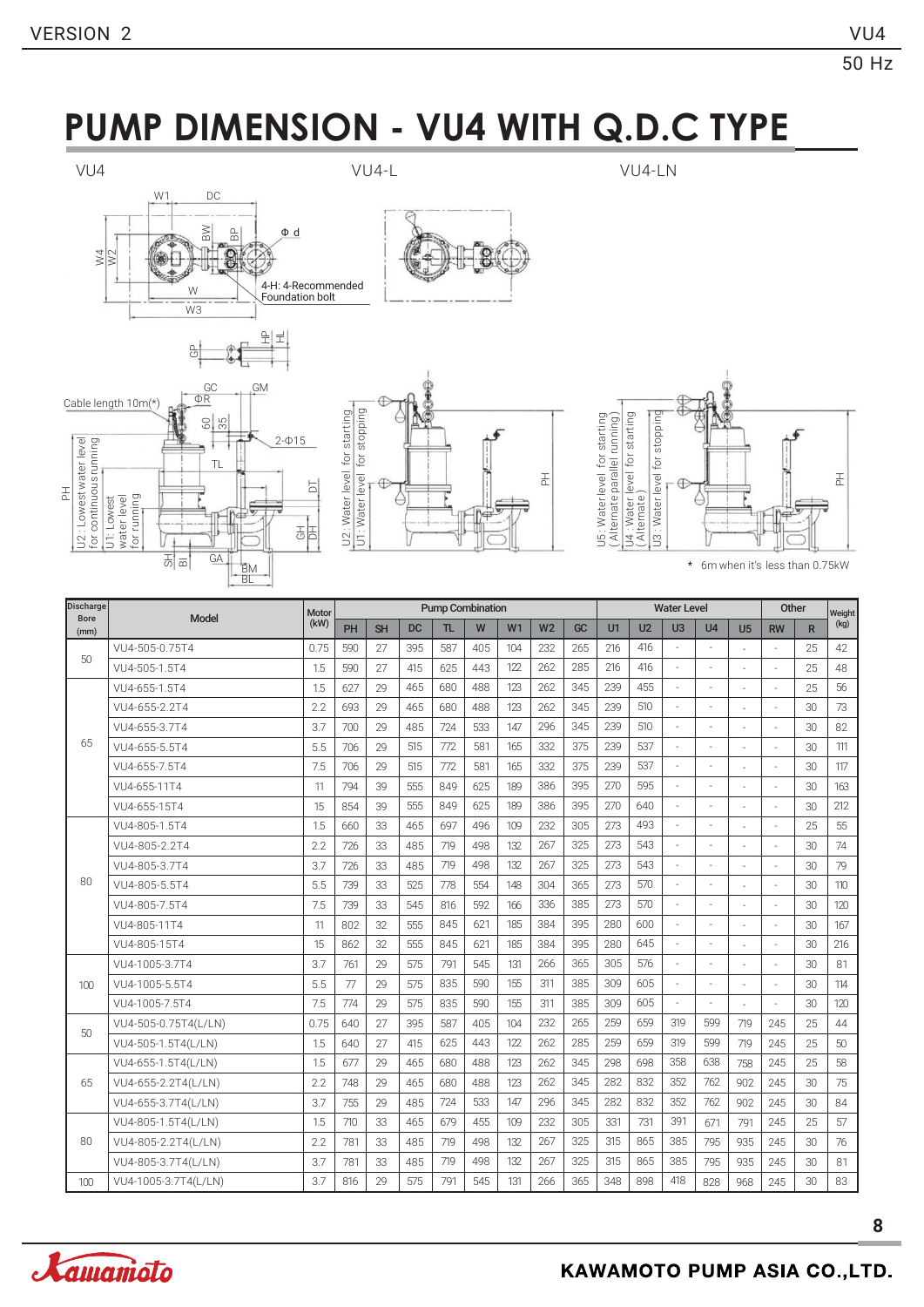#### **MODEL : VU4-505-0.75T4**





![](_page_9_Figure_8.jpeg)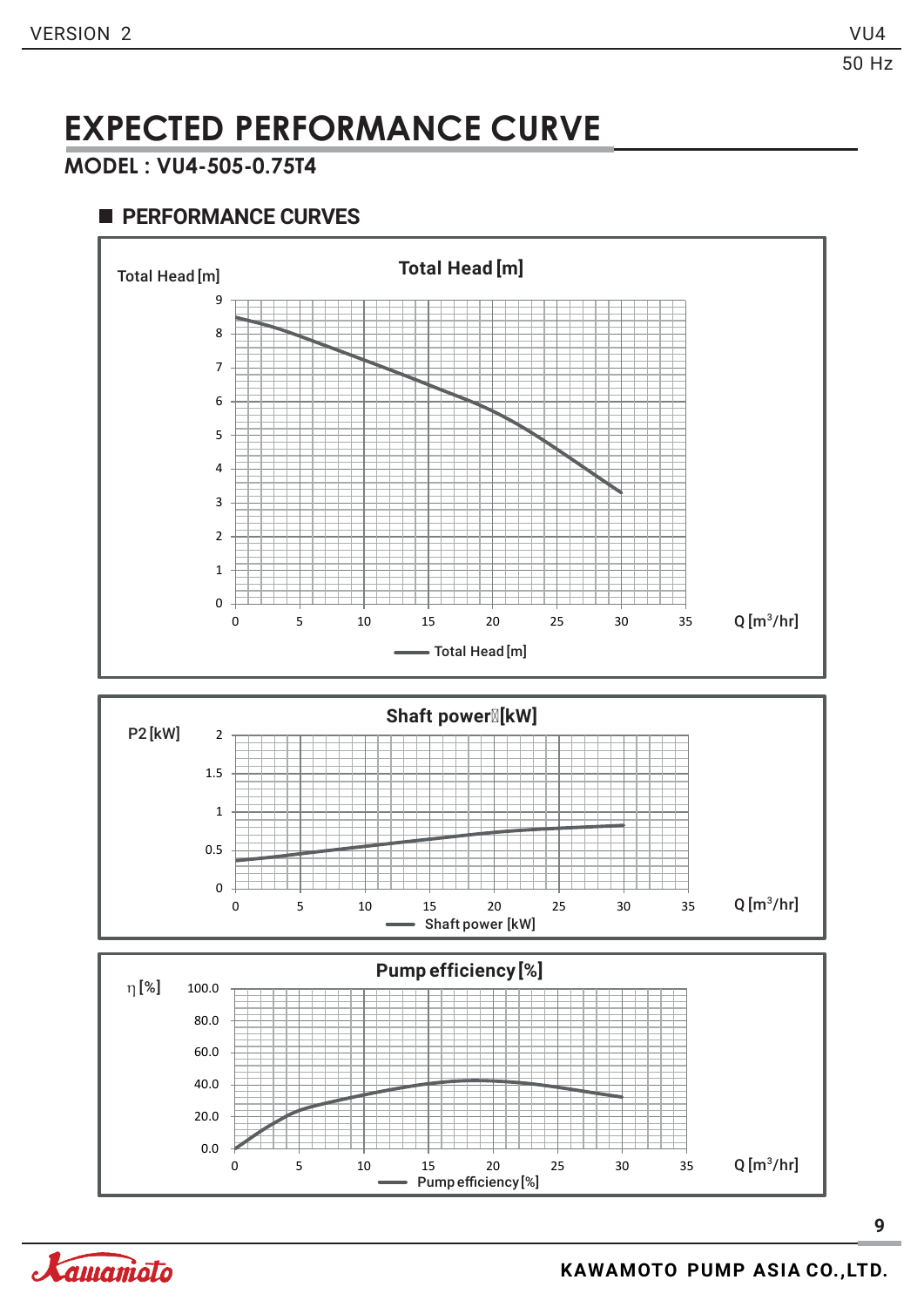50 Hz

### **EXPECTED PERFORMANCE CURVE**

#### **MODEL : VU4-505-1.5T4**

![](_page_10_Figure_6.jpeg)

![](_page_10_Figure_7.jpeg)

![](_page_10_Figure_8.jpeg)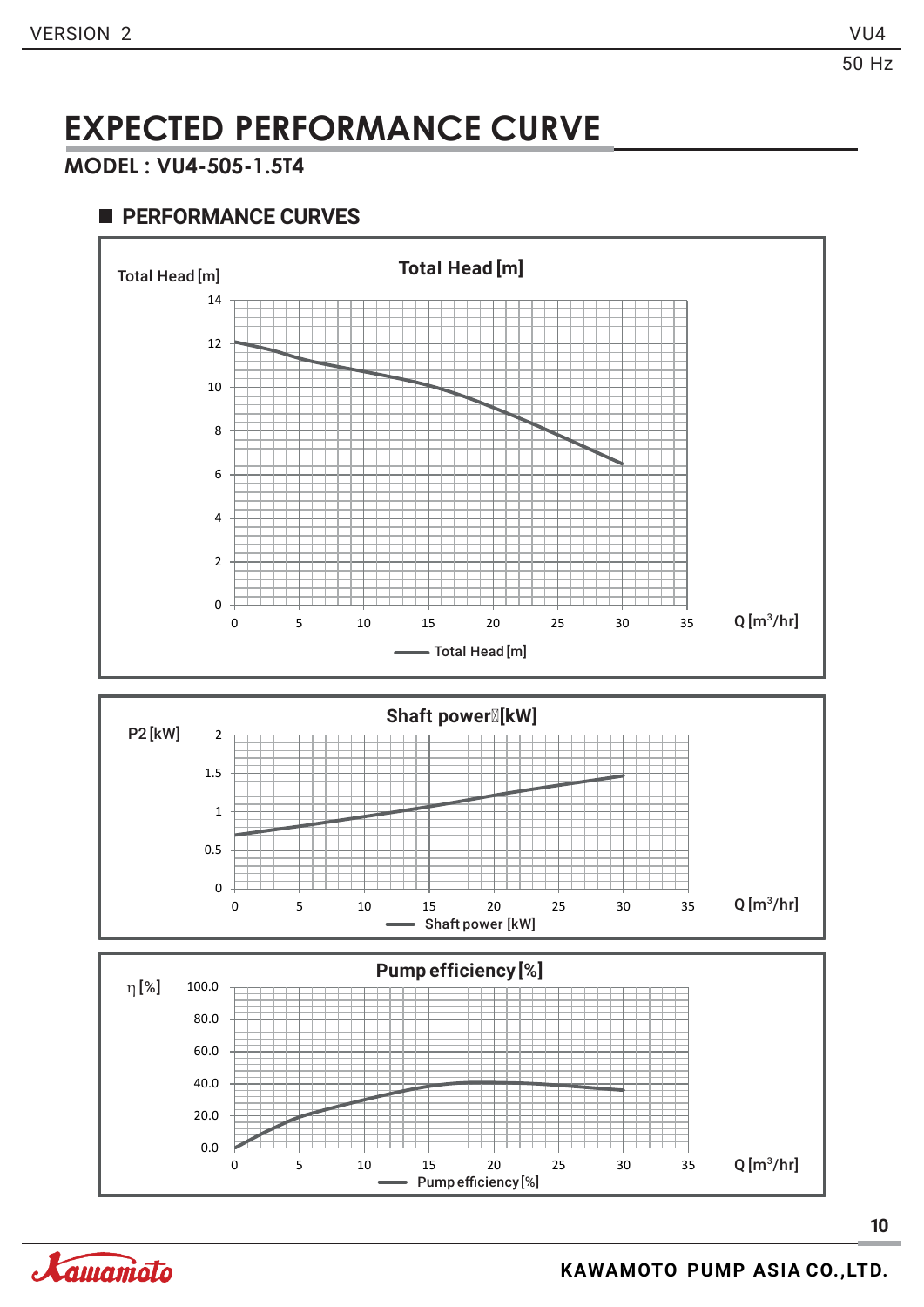#### **MODEL : VU4-655-1.5T4**

#### **PERFORMANCE CURVES**

![](_page_11_Figure_6.jpeg)

![](_page_11_Figure_7.jpeg)

![](_page_11_Figure_8.jpeg)

**Kamanioto**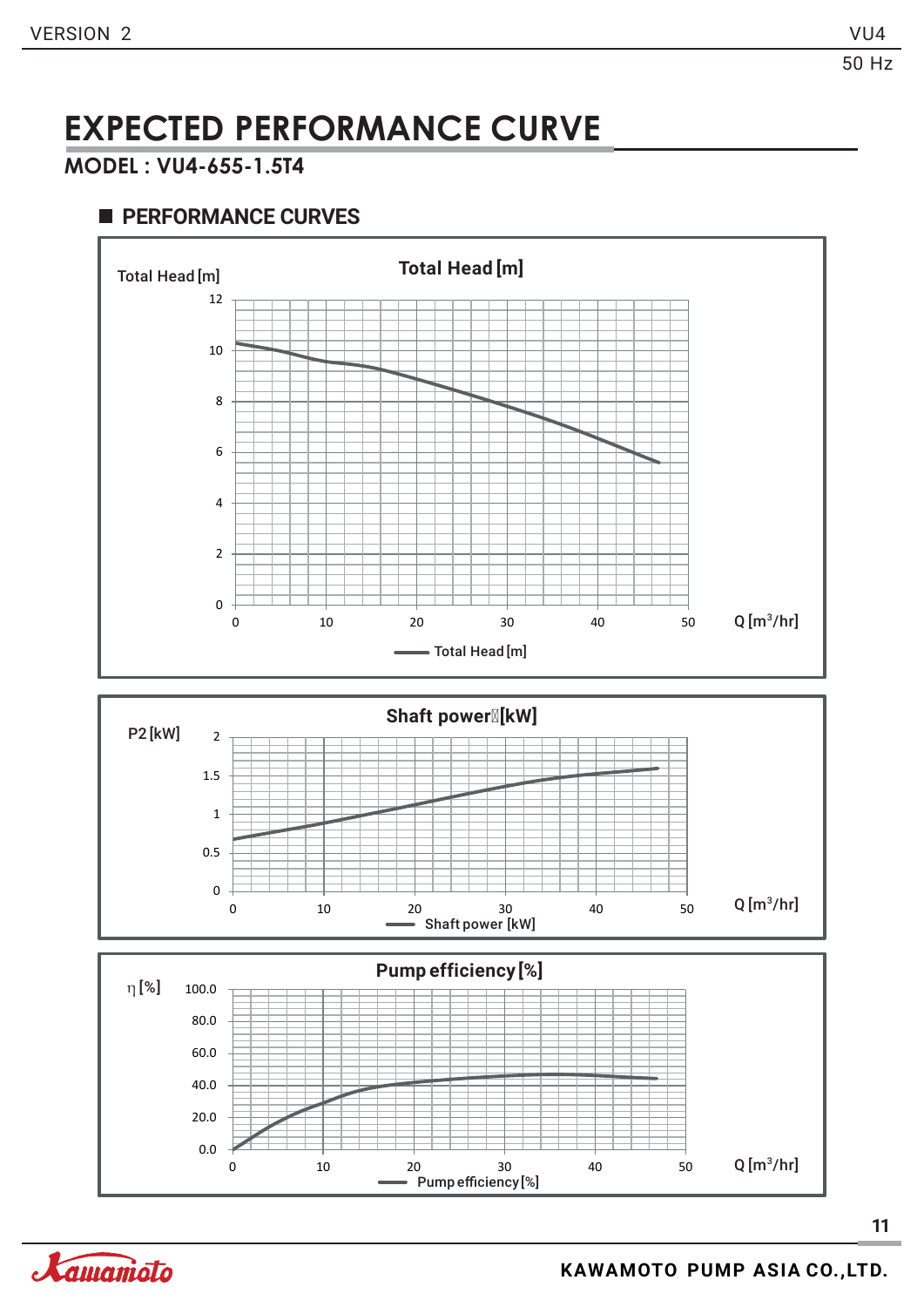50 Hz

### **EXPECTED PERFORMANCE CURVE**

#### **MODEL : VU4-655-2.2T4**

#### **PERFORMANCE CURVES**

0 0.5

![](_page_12_Figure_6.jpeg)

![](_page_12_Figure_7.jpeg)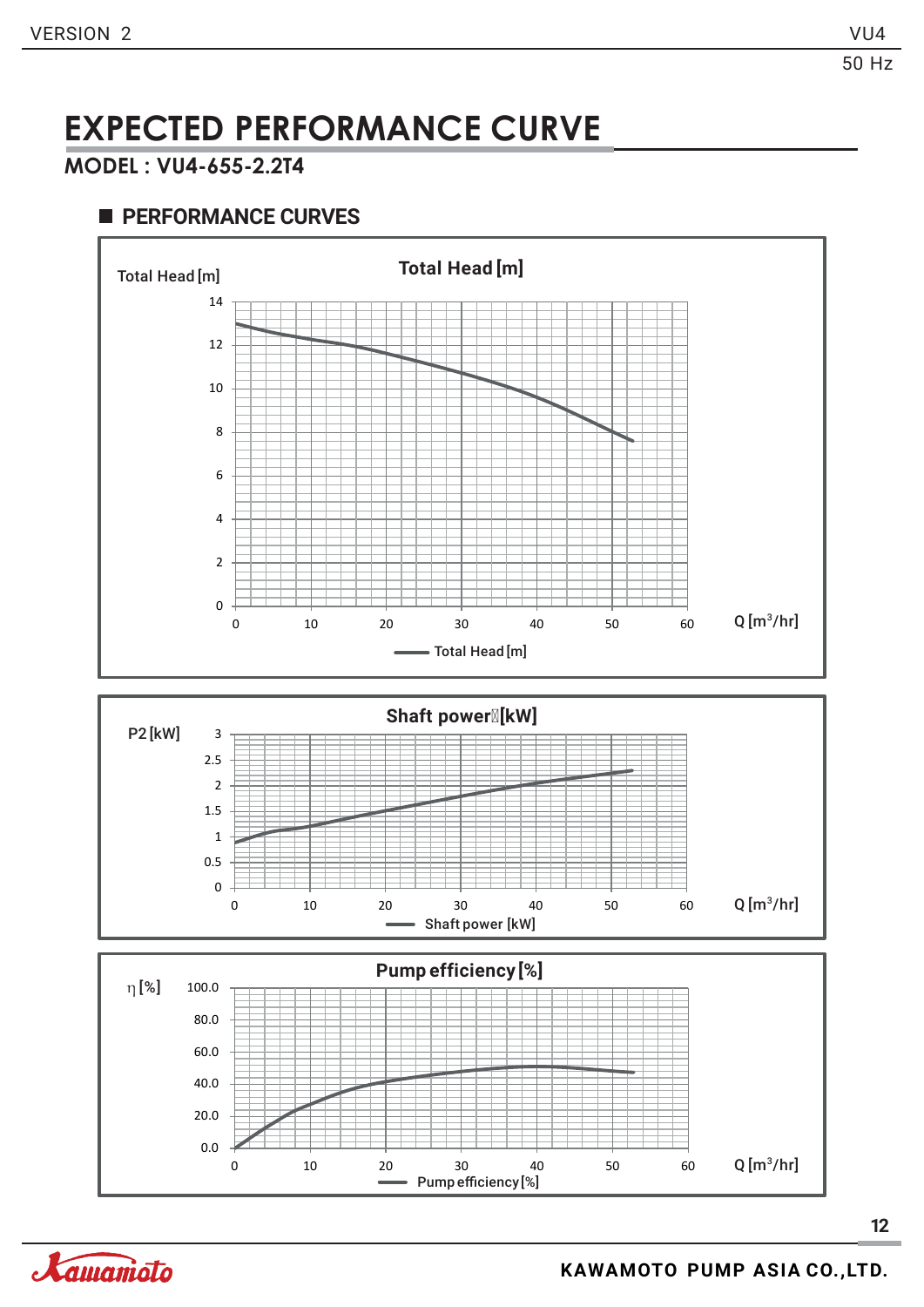#### **MODEL : VU4-655-3.7T4**

![](_page_13_Figure_6.jpeg)

![](_page_13_Figure_7.jpeg)

![](_page_13_Figure_8.jpeg)

![](_page_13_Picture_9.jpeg)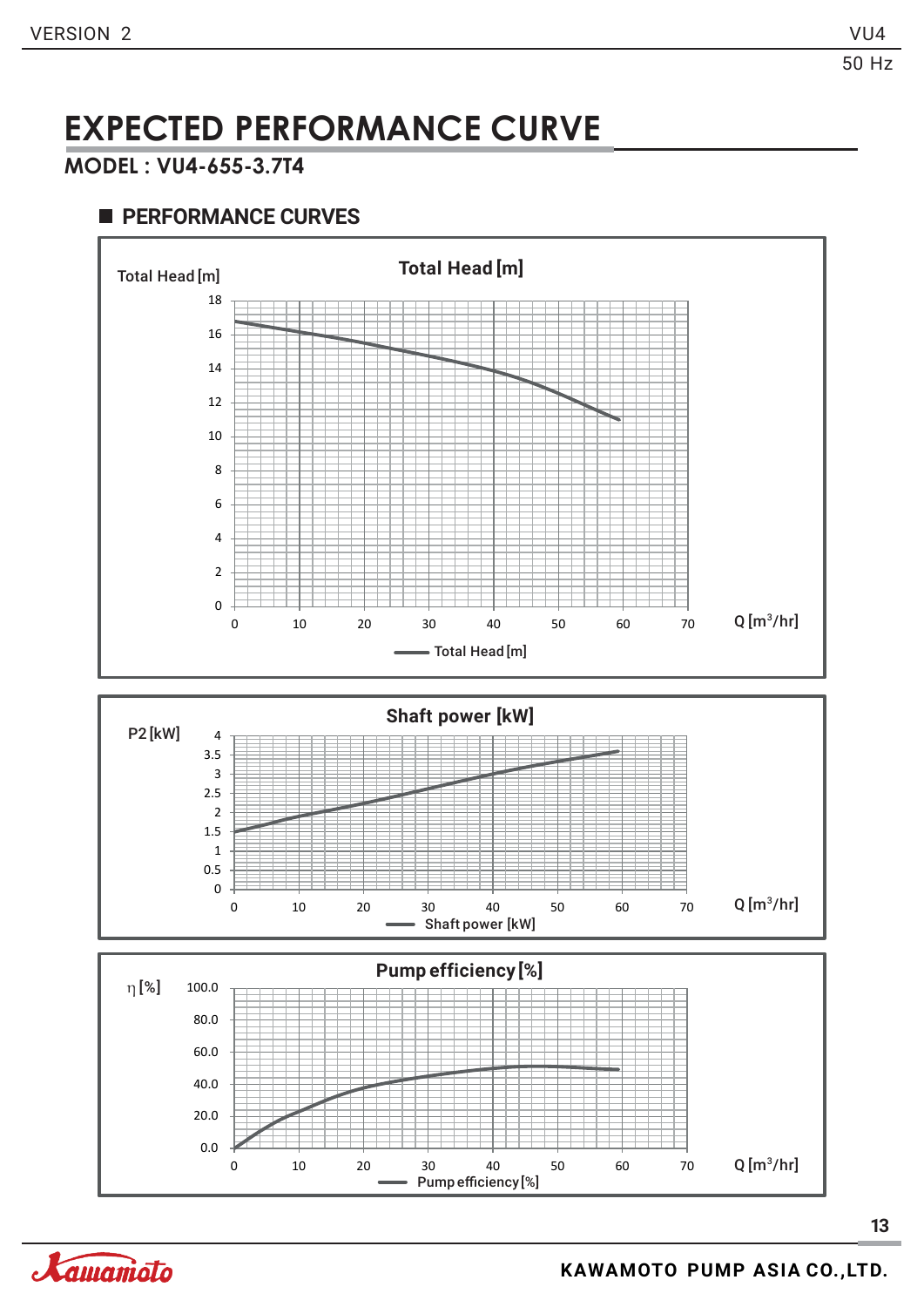#### **MODEL : VU4-655-5.5T4**

![](_page_14_Figure_6.jpeg)

![](_page_14_Picture_8.jpeg)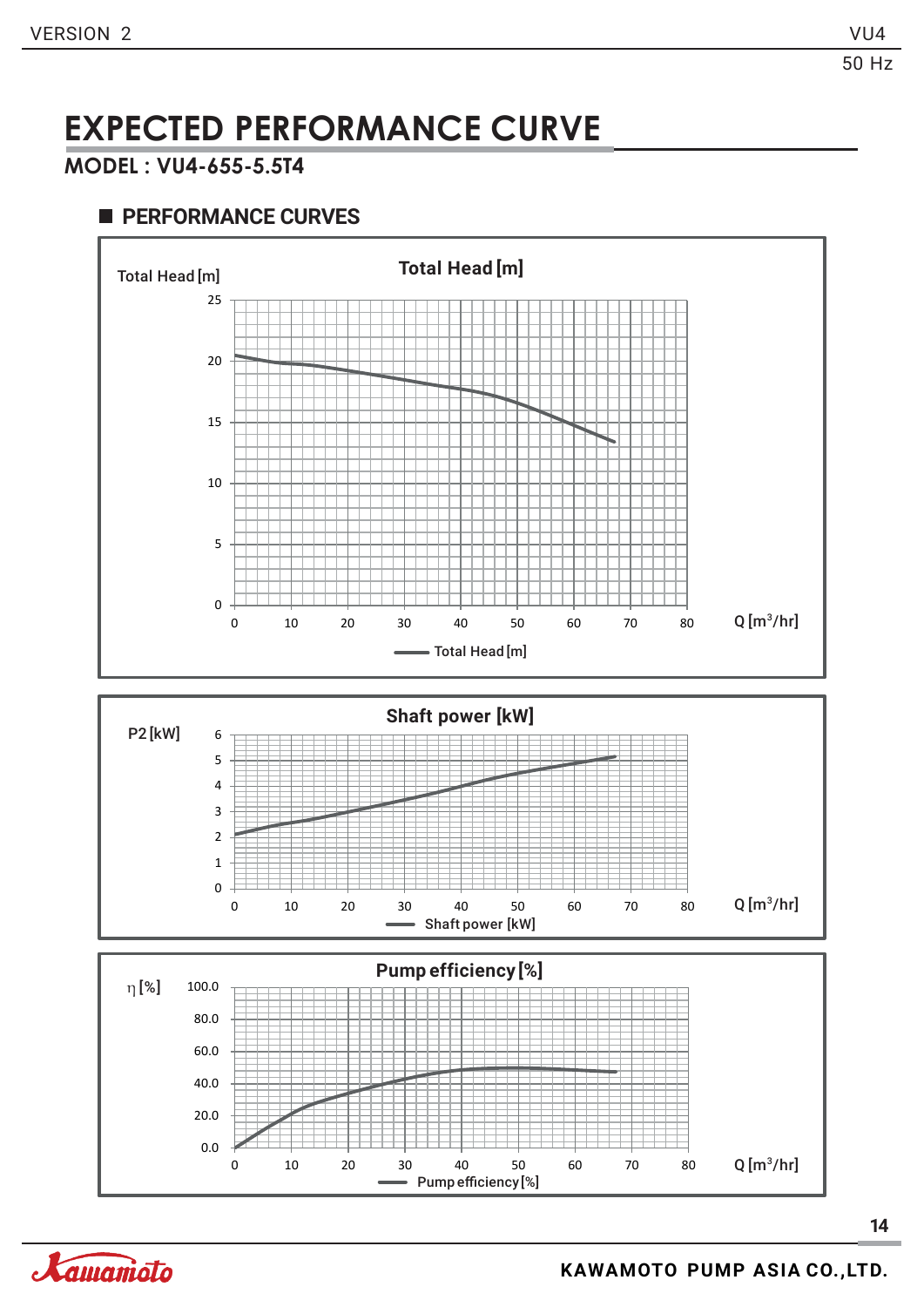#### **MODEL : VU4-655-7.5T4**

![](_page_15_Figure_6.jpeg)

![](_page_15_Figure_7.jpeg)

![](_page_15_Figure_8.jpeg)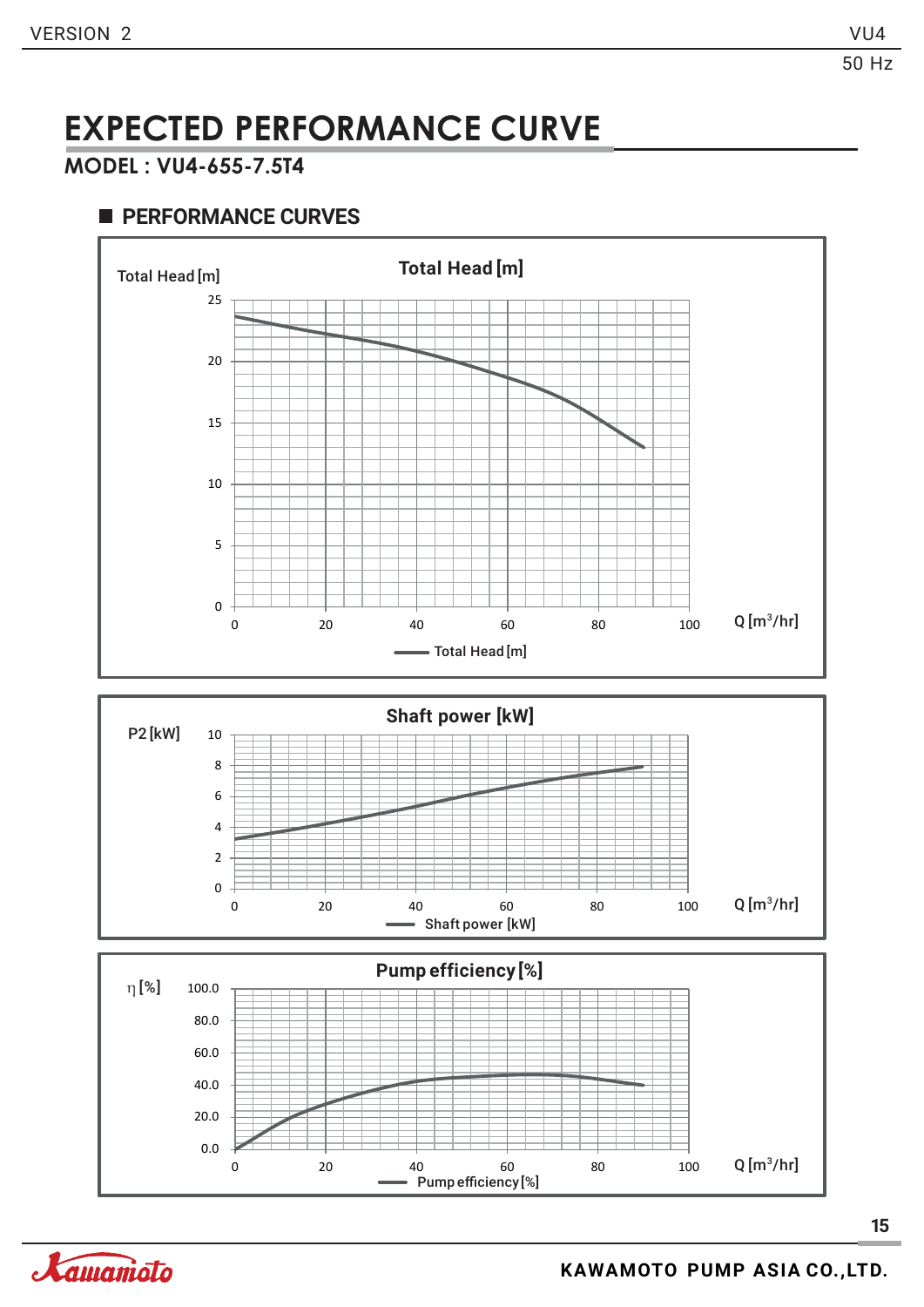#### **MODEL : VU4-655-11T4**

![](_page_16_Figure_6.jpeg)

![](_page_16_Figure_7.jpeg)

![](_page_16_Figure_8.jpeg)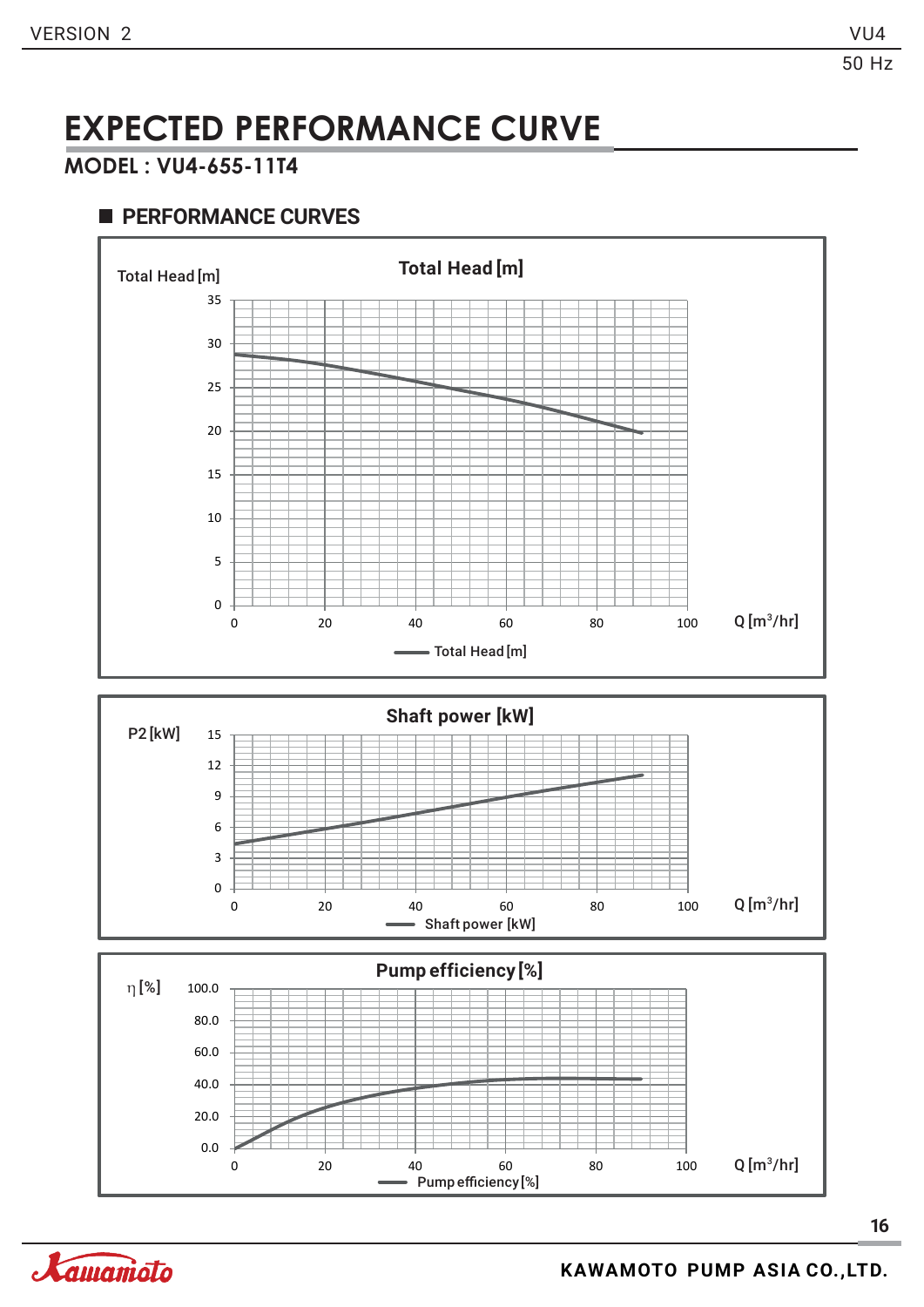#### **MODEL : VU4-655-15T4**

![](_page_17_Figure_6.jpeg)

![](_page_17_Figure_7.jpeg)

![](_page_17_Picture_8.jpeg)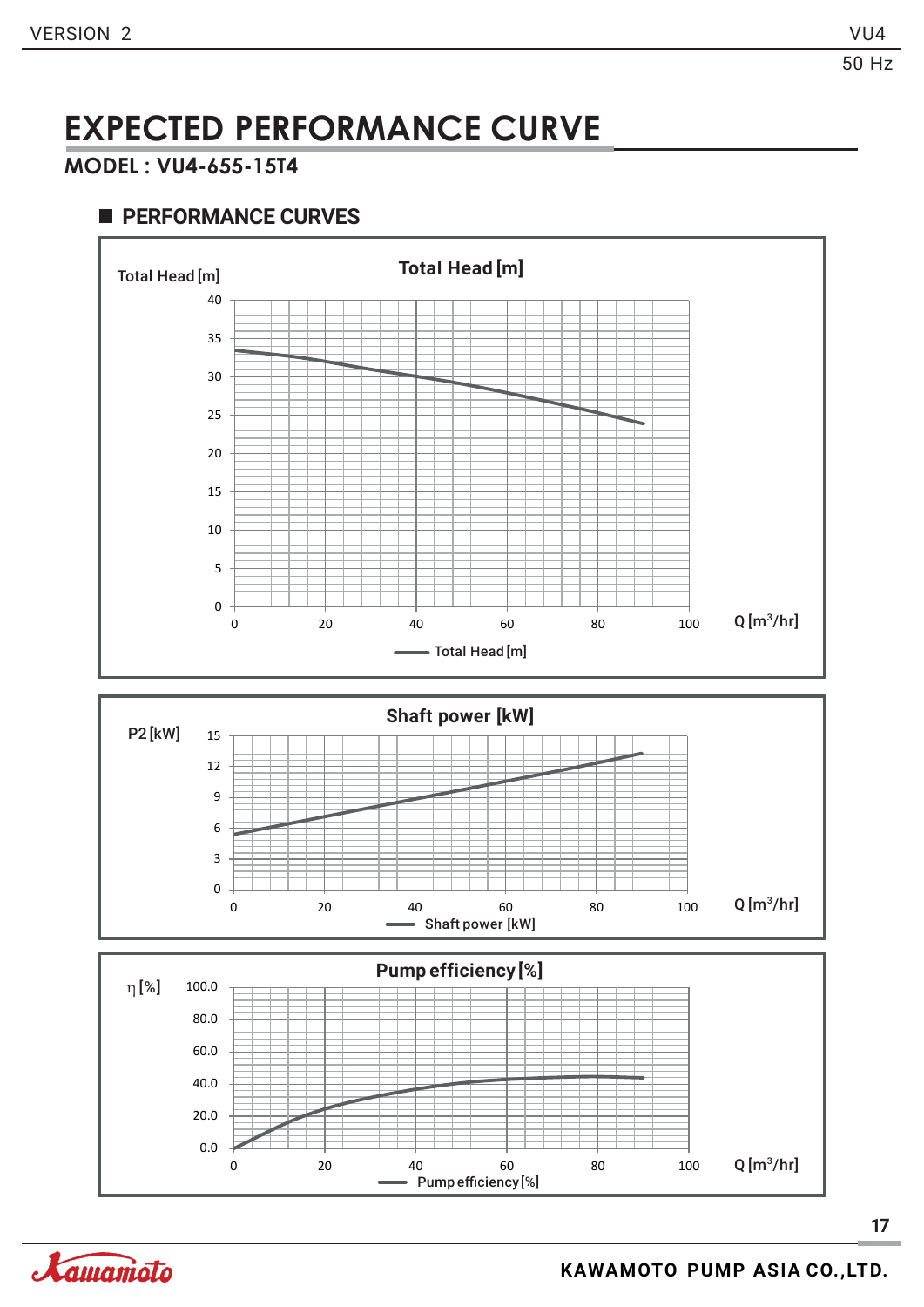### **MODEL : VU4-805-1.5T4**

![](_page_18_Figure_6.jpeg)

![](_page_18_Figure_7.jpeg)

![](_page_18_Figure_8.jpeg)

![](_page_18_Picture_10.jpeg)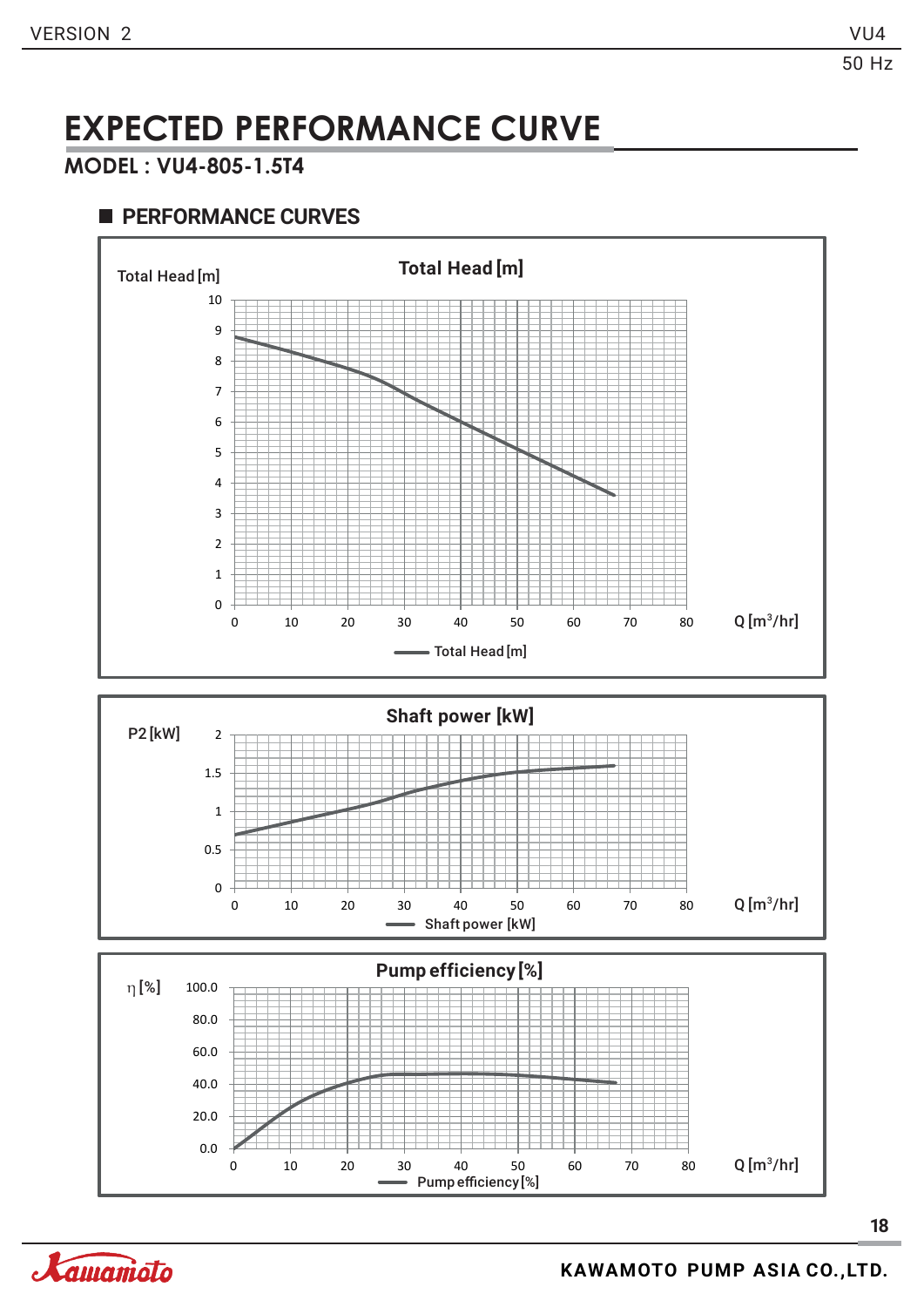#### **MODEL : VU4-805-2.2T4**

![](_page_19_Figure_6.jpeg)

![](_page_19_Figure_7.jpeg)

![](_page_19_Picture_9.jpeg)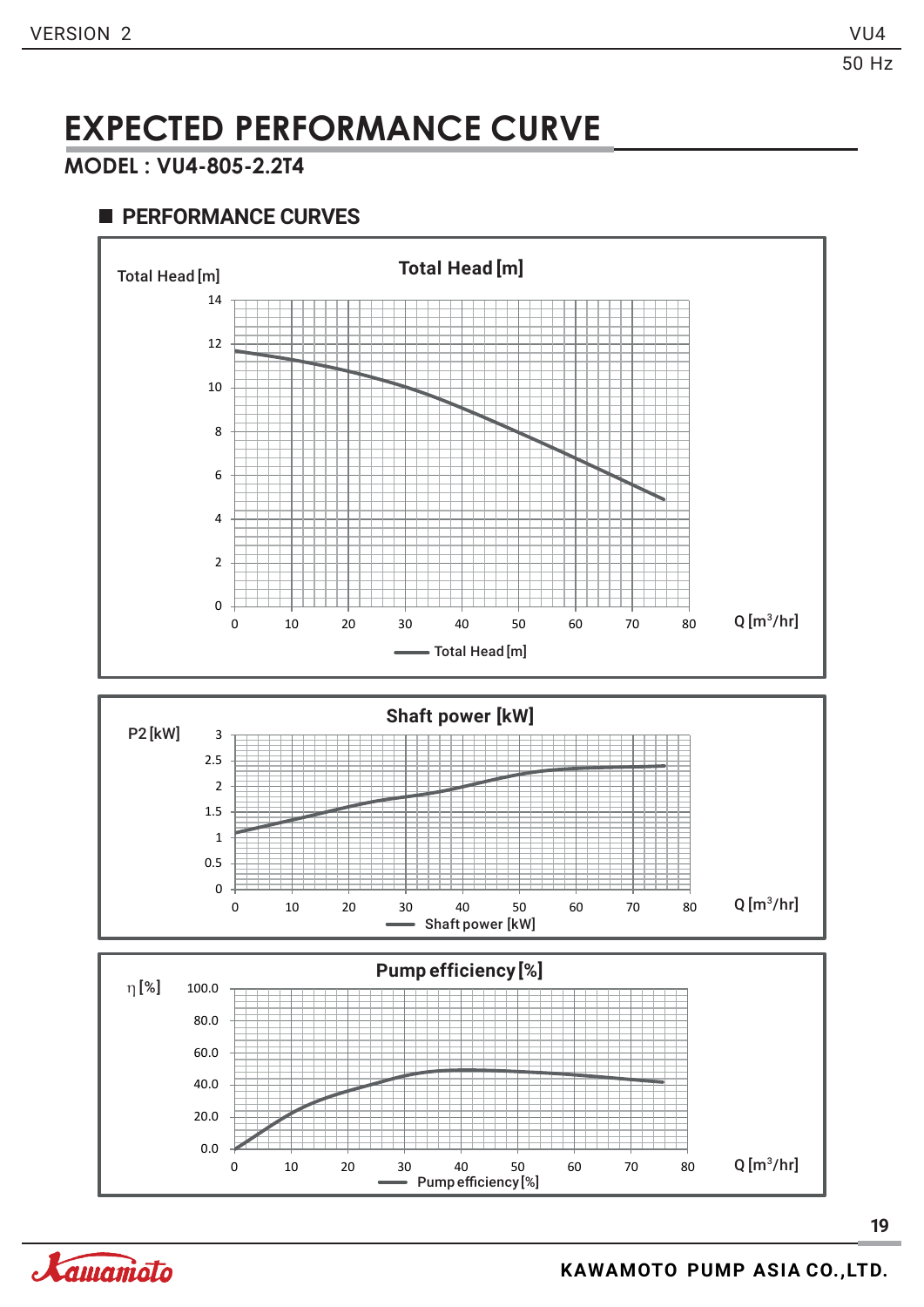#### **MODEL : VU4-805-3.7T4**

![](_page_20_Figure_6.jpeg)

![](_page_20_Figure_7.jpeg)

![](_page_20_Figure_8.jpeg)

![](_page_20_Picture_10.jpeg)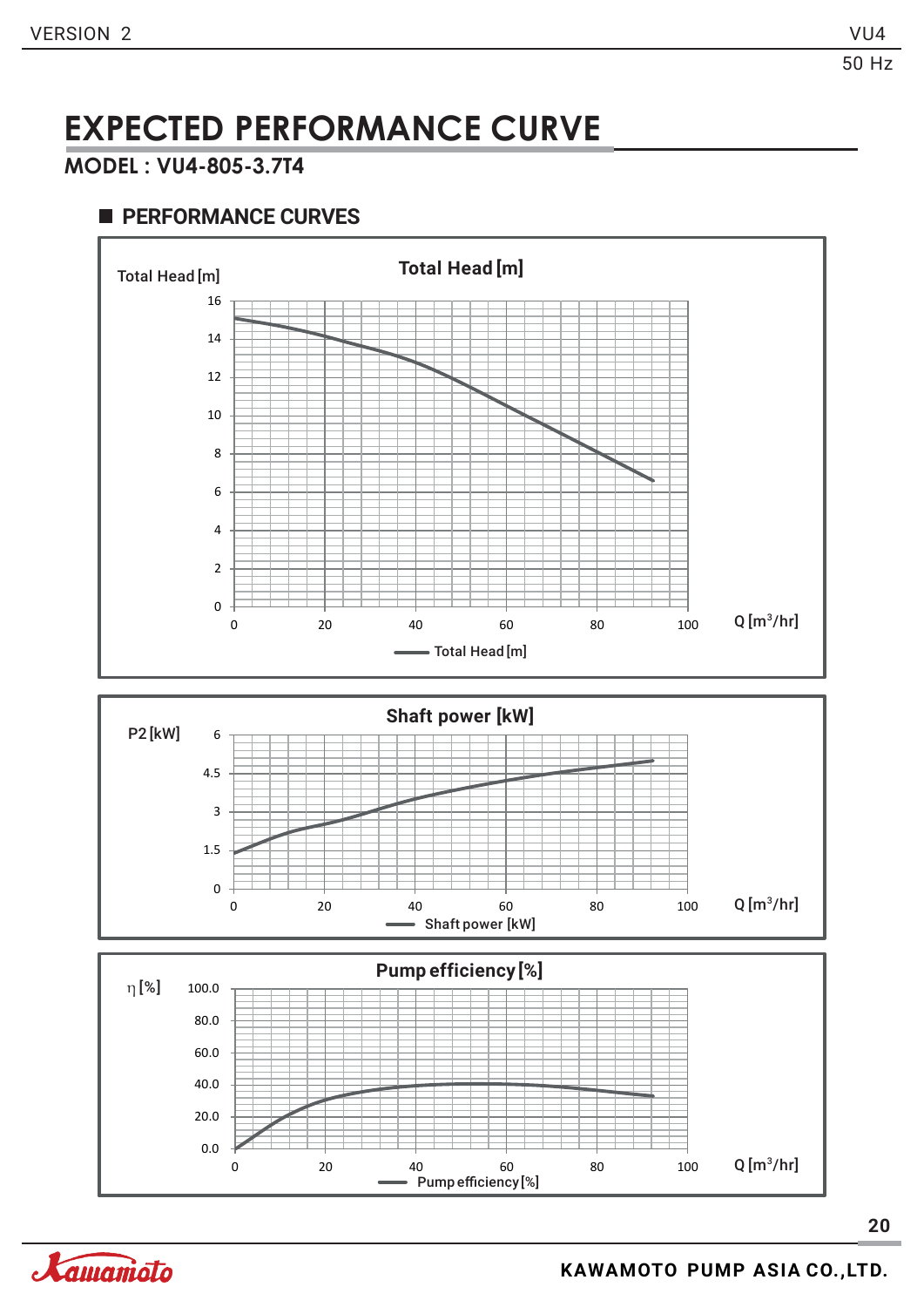50 Hz

### **EXPECTED PERFORMANCE CURVE**

#### **MODEL : VU4-805-5.5T4**

#### **PERFORMANCE CURVES**

![](_page_21_Figure_6.jpeg)

![](_page_21_Figure_7.jpeg)

![](_page_21_Figure_8.jpeg)

Xamanioto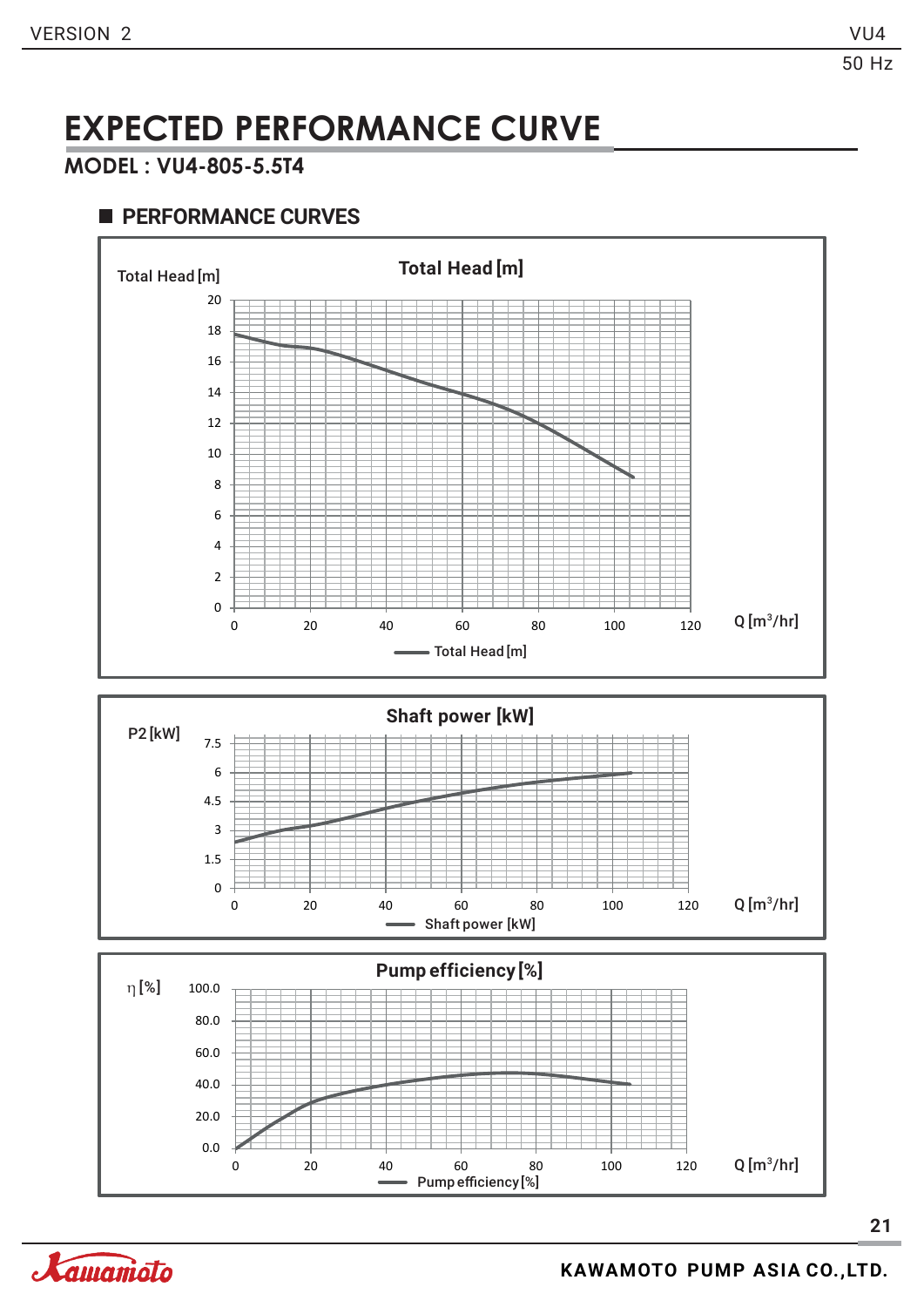#### **MODEL : VU4-805-7.5T4**

![](_page_22_Figure_6.jpeg)

![](_page_22_Figure_7.jpeg)

![](_page_22_Figure_8.jpeg)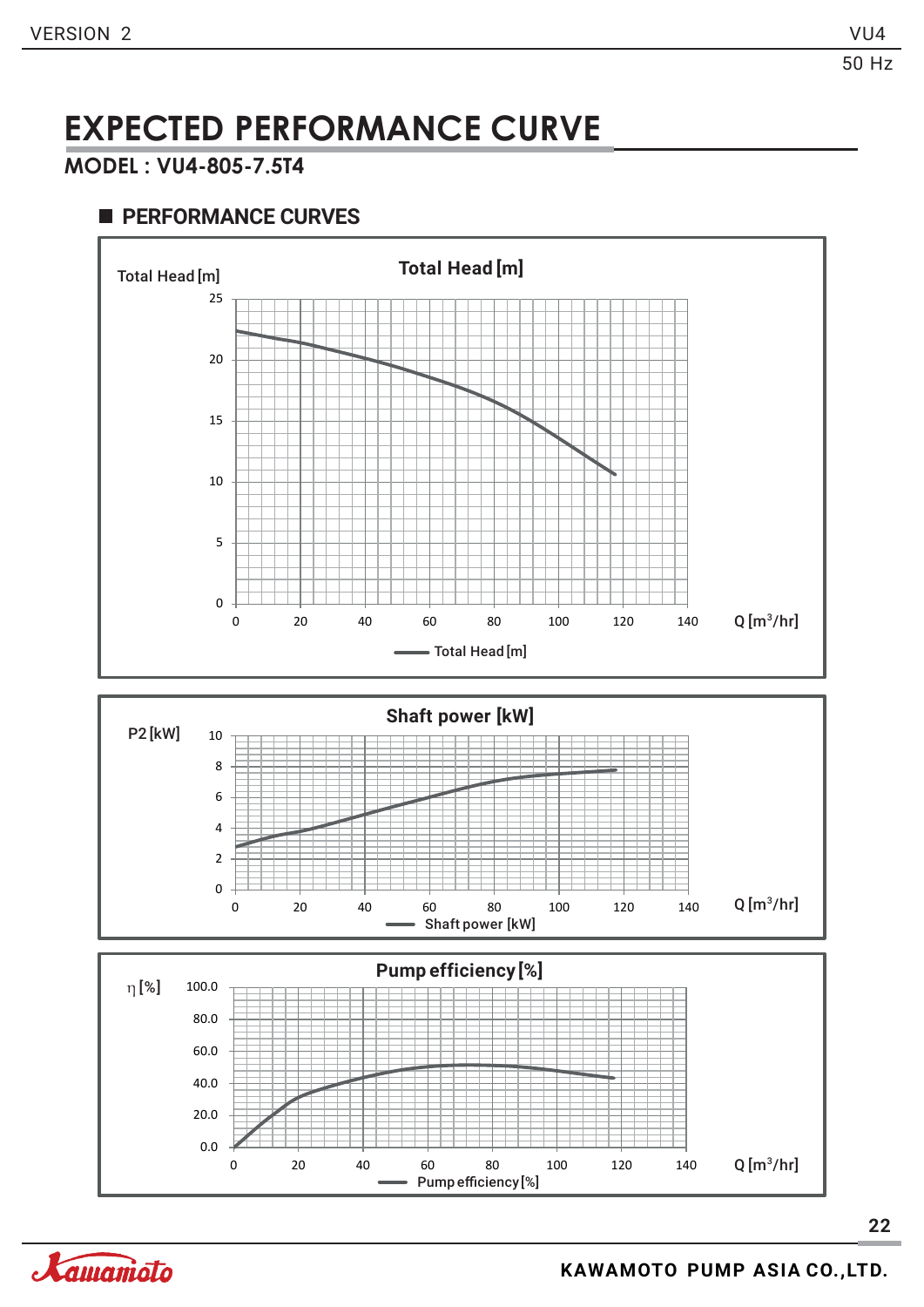#### **MODEL : VU4-805-11T4**

#### **PERFORMANCE CURVES**

![](_page_23_Figure_6.jpeg)

![](_page_23_Figure_7.jpeg)

![](_page_23_Figure_8.jpeg)

Xamanioto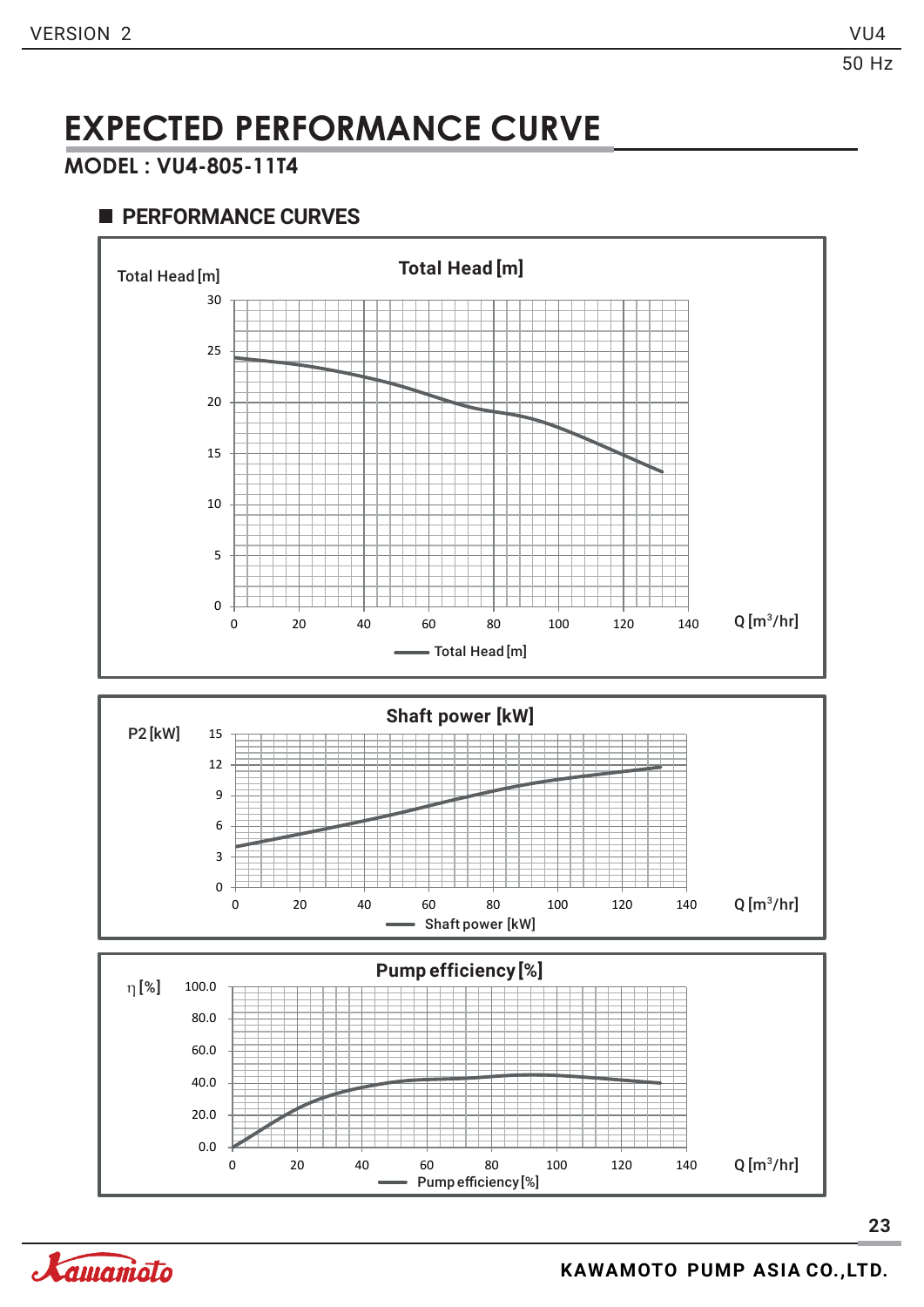50 Hz

### **EXPECTED PERFORMANCE CURVE**

#### **MODEL : VU4-805-15T4**

![](_page_24_Figure_6.jpeg)

![](_page_24_Picture_7.jpeg)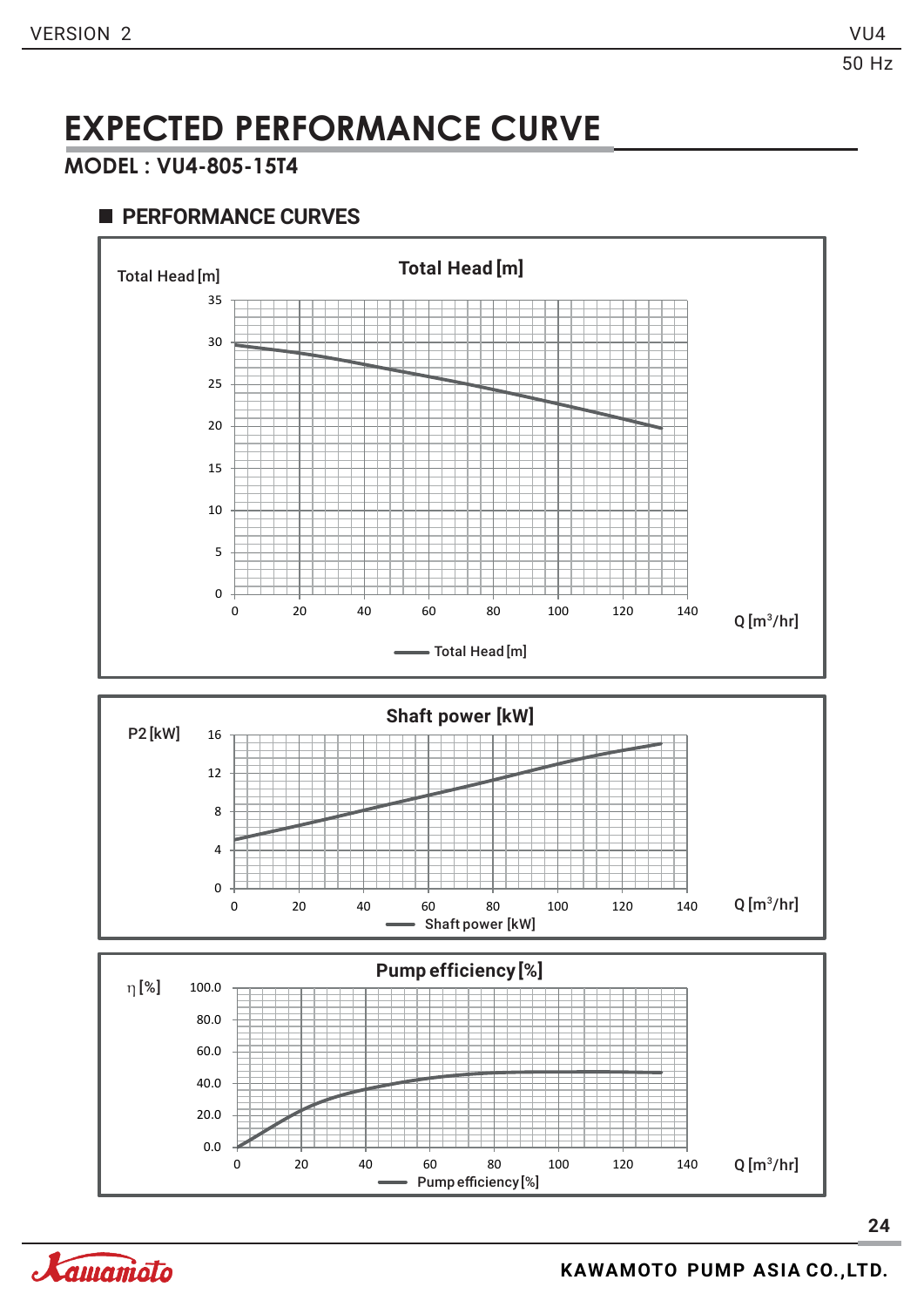#### **MODEL : VU4-1005-3.7T4**

![](_page_25_Figure_6.jpeg)

![](_page_25_Figure_7.jpeg)

![](_page_25_Figure_8.jpeg)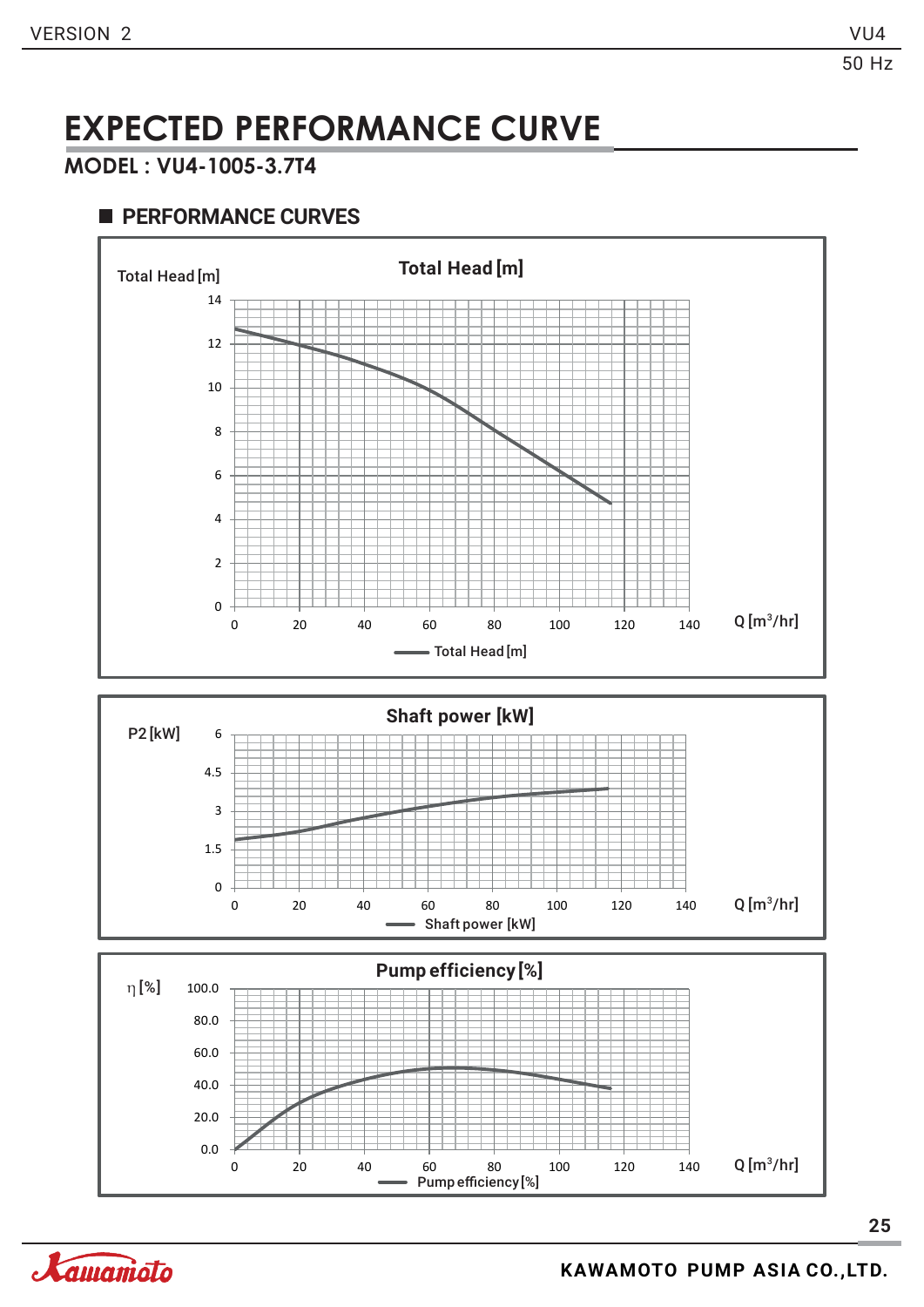#### **MODEL : VU4-1005-5.5T4**

![](_page_26_Figure_6.jpeg)

![](_page_26_Figure_7.jpeg)

![](_page_26_Figure_8.jpeg)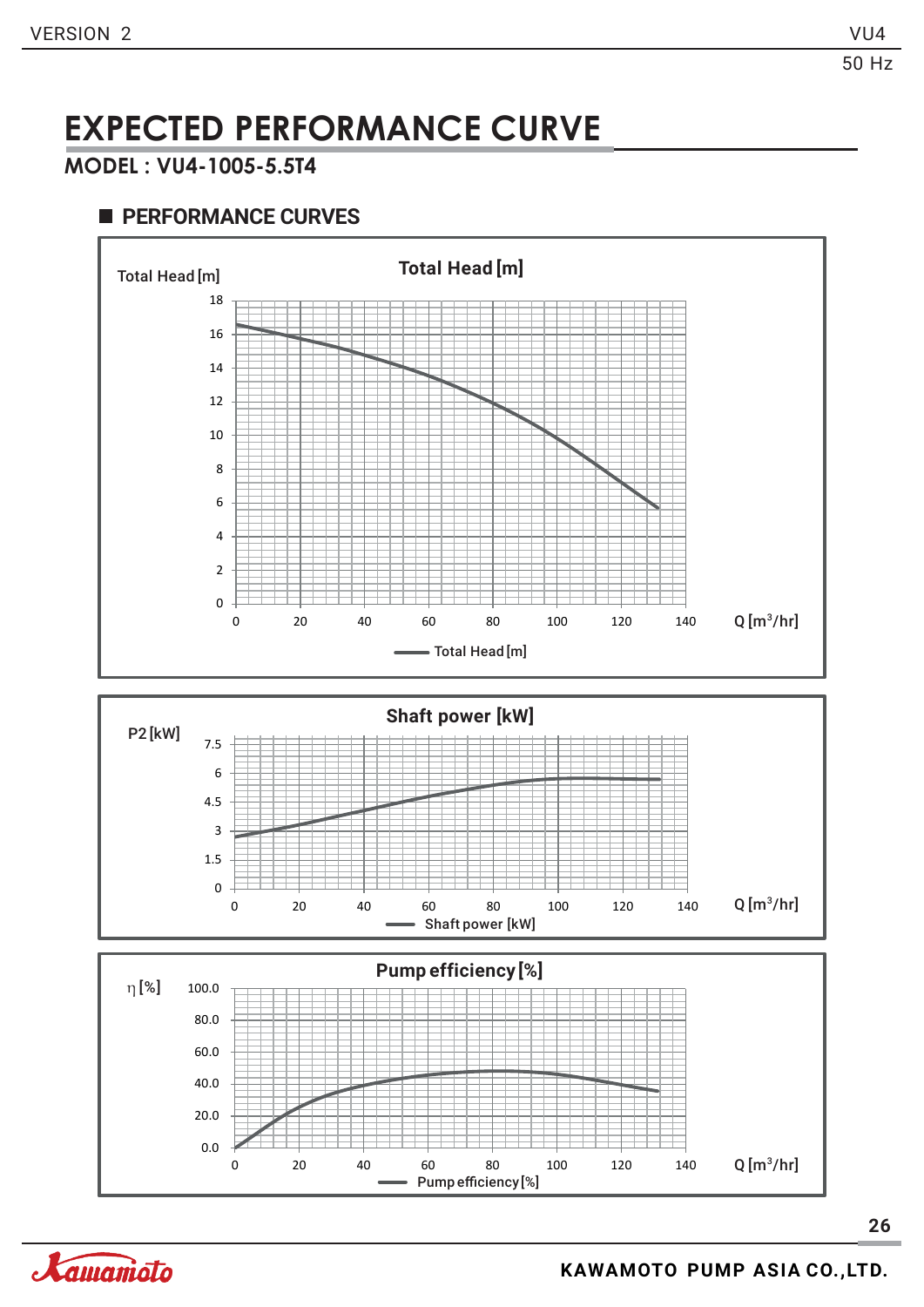#### **MODEL : VU4-1005-7.5 T4**

![](_page_27_Figure_6.jpeg)

![](_page_27_Figure_7.jpeg)

![](_page_27_Figure_8.jpeg)

![](_page_27_Picture_9.jpeg)